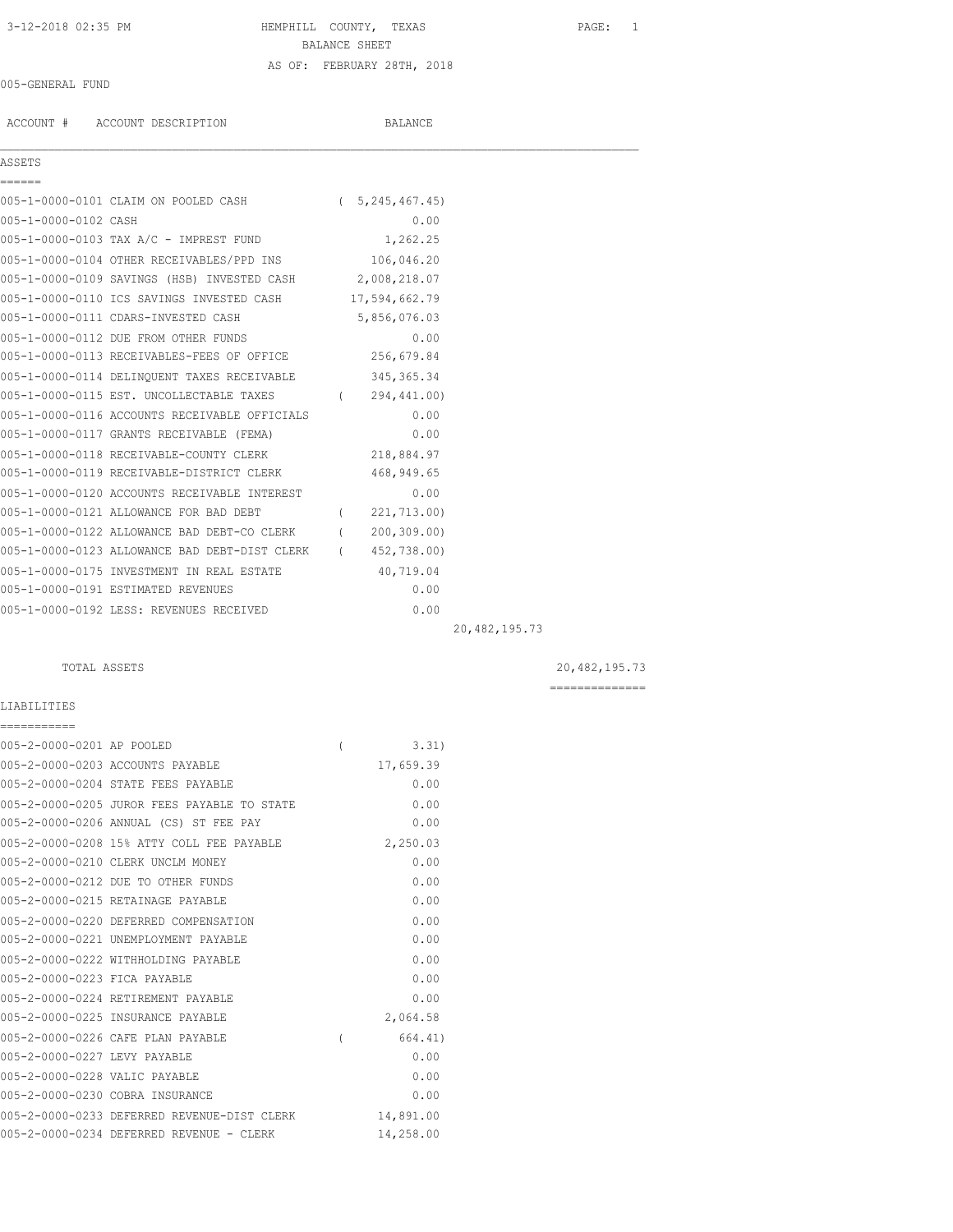#### 3-12-2018 02:35 PM HEMPHILL COUNTY, TEXAS PAGE: 2

BALANCE SHEET

#### AS OF: FEBRUARY 28TH, 2018

## 005-GENERAL FUND

|                                | ACCOUNT # ACCOUNT DESCRIPTION                        | BALANCE   |  |
|--------------------------------|------------------------------------------------------|-----------|--|
|                                | 005-2-0000-0236 DEFERRED REVENUE - JP                | 24,401.00 |  |
|                                | 005-2-0000-0238 DEFERRED TAX REVENUE                 | 39,474.00 |  |
|                                | 005-2-0000-0261 SALES TAX REPORT                     | 0.00      |  |
| 005-2-0000-0281 APPROPRIATIONS |                                                      | 0.00      |  |
|                                | 005-2-0000-0282 LESS: EXPENDITURES                   | 0.00      |  |
|                                | 005-2-0000-0283 LESS: ENCUMBRANCES                   | 0.00      |  |
|                                | 005-2-0000-0290 PRIOR YR A/PAYABLE                   | 0.00      |  |
|                                | 005-2-0000-0301 1-CCC COURT COSTS COLLECTED          | 2,105.13  |  |
|                                | 005-2-0000-0306 6-BAIL BOND FEE                      | 256.50    |  |
|                                | 005-2-0000-0307 7-DNA CONVICTIONS                    | 0.00      |  |
|                                | 005-2-0000-0308 8-DNA CS COMM. SUPERVISION           | 0.00      |  |
|                                | 005-2-0000-0309 9-DNA JV TESTING FEE JV              | 0.00      |  |
|                                | 005-2-0000-0310 10-EMS TRAMA FUND                    | 0.00      |  |
|                                | 005-2-0000-0311 11-JPD-JUV PRO DIVERSION FEE         | 0.00      |  |
|                                | 005-2-0000-0312 12-JRF-JURY REIMBURSEMENT FEE 210.24 |           |  |
|                                | 005-2-0000-0313 13-TDF INDIGENT DEFENSE FEE          | 105.11    |  |
|                                | 005-2-0000-0314 14-MVF MOVING VIOLATION FEE          | 0.00      |  |
|                                | 005-2-0000-0315 15-STF STATE TRAFFIC FINE            | 928.01    |  |
|                                | 005-2-0000-0316 16-POF PEACE OFFICER FEES            | 40.09     |  |
|                                | 005-2-0000-0317 17-FTA FAILURE TO APPEAR             | 127.79    |  |
|                                | 005-2-0000-0318 18-JUD FUND CONSTITUTIONAL           | 0.00      |  |
|                                | 005-2-0000-0320 MCW-MOTOR CARRIER WT                 | 0.00      |  |
|                                | 005-2-0000-0321 TP-TIME PAYMENT FEE                  | 54.86     |  |
|                                | 005-2-0000-0322 DRF-DRIVING RECORDS FEE              | 0.00      |  |
|                                | 005-2-0000-0323 JS-JUDICIAL SUPPORT FEE              | 350.38    |  |
|                                | 005-2-0000-0324 TPDF-TRUANCY PREV DIV FUND           | 112.79    |  |
|                                | 005-2-0000-0325 SPECIALTY COURT                      | 0.00      |  |
|                                | 005-2-0000-0326 7TH COURT OF APPEALS                 | 0.00      |  |
| 005-2-0000-0327 OMNIBASE       |                                                      | 78.00     |  |
|                                | 005-2-0000-0328 PARKS&WILDLIFE                       | 850.00    |  |
|                                | 005-2-0000-0329 CHILD SAFETY SEAT                    | 61.52     |  |
| 005-2-0000-0330 CISD           |                                                      | 0.00      |  |
| 005-2-0000-0331 TRAILEE/CASA   |                                                      | 0.00      |  |
|                                | 005-2-0000-0400 BIRTH-REMOTE ACCESS                  | 0.00      |  |
|                                | 005-2-0000-0410 1-BIRTH CERTIFICATE FEE              | 0.00      |  |
|                                | 005-2-0000-0420 2-MLF MARRIAGE LICENSE FEE           | 0.00      |  |
|                                | 005-2-0000-0430 3-DIM DEC OF INFORMAL MARRIAGE       | 0.00      |  |
|                                | 005-2-0000-0440 4-NDF NONDISCLOSURE FEES             | 0.00      |  |
|                                | 005-2-0000-0450 5-TCV-JUROR DONATIONS                | 0.00      |  |
|                                | 005-2-0000-0460 6-JUSTICE CTS-INDIGENT LEGAL         | 22.80     |  |
|                                | 005-2-0000-0470 7A-STATUTORY PROBATE                 | 0.00      |  |
|                                | 005-2-0000-0471 7B-JUDICIAL FUND FILING FEE          | 0.00      |  |
|                                | 005-2-0000-0480 8A-STATUTORY CO COURT                | 0.00      |  |
|                                | 005-2-0000-0481 8B-JUDICIAL FUND                     | 0.00      |  |
|                                | 005-2-0000-0490 9A-CONSTITUTIONAL CO COURT           | 0.00      |  |
|                                | 005-2-0000-0491 9B-JUDICIAL FUND FILING FEE          | 0.00      |  |
| 005-2-0000-0492 10A-DIVORCE    |                                                      | 0.00      |  |
|                                | 005-2-0000-0493 10B-OTHER THAN DIVORCE               | 0.00      |  |
|                                | 005-2-0000-0494 10C-INDIGENT LEGAL SERVICES          | 0.00      |  |
|                                | 005-2-0000-0495 11-JUDICIAL SUPPORT FEE              | 0.00      |  |
|                                | 005-2-0000-0496 SFP-ELECTRONIC FILING SYSTEM         | 40.00     |  |
|                                |                                                      |           |  |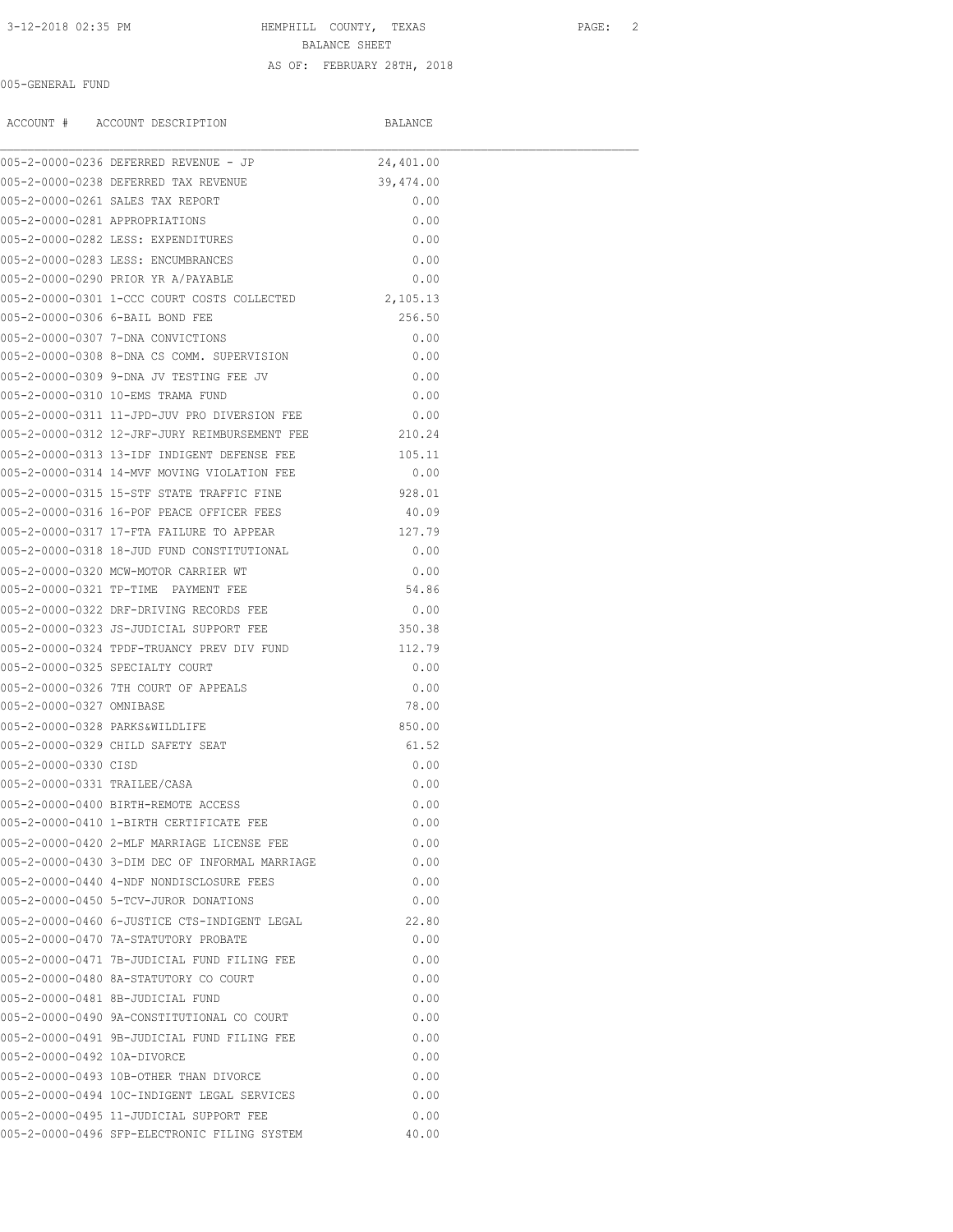#### 3-12-2018 02:35 PM HEMPHILL COUNTY, TEXAS PAGE: 3

BALANCE SHEET

#### AS OF: FEBRUARY 28TH, 2018

005-GENERAL FUND

| ACCOUNT # ACCOUNT DESCRIPTION                     | BALANCE       |               |               |
|---------------------------------------------------|---------------|---------------|---------------|
| 005-2-0000-0497 TEXAS HOME VISITING PROGRAM       | 0.00          |               |               |
| 005-2-0000-0498 JUDICIAL AND COURT PERSONEL TR    | 20.00         |               |               |
| 005-2-1510-0221 UNEMPLOYMENT PAYABLE              | 0.00          |               |               |
| 005-2-1520-0221 UNEMPLOYMENT PAYABLE              | 0.00          |               |               |
| 005-2-1530-0221 UNEMPLOYMENT PAYABLE              | 0.00          |               |               |
| 005-2-1540-0221 UNEMPLOYMENT PAYABLE              | 0.00          |               |               |
| 005-2-2410-0221 UNEMPLOYMENT PAYABLE              | 0.00          |               |               |
| 005-2-2500-0221 UNEMPLOYMENT PAYABLE              | 0.00          |               |               |
| 005-2-2550-0221 UNEMPLOYMENT PAYABLE              | 0.00          |               |               |
| 005-2-2560-0221 UNEMPLOYMENT PAYABLE              | 0.00          |               |               |
| 005-2-3500-0221 UNEMPLOYMENT PAYABLE              | 0.00          |               |               |
| 005-2-3600-0221 UNEMPLOYMENT PAYABLE              | 0.00          |               |               |
| 005-2-7001-0221 UNEMPLOYMENT PAYABLE              | 0.00          |               |               |
| TOTAL LIABILITIES                                 |               | 119,693.50    |               |
| EQUITY                                            |               |               |               |
| ======                                            |               |               |               |
| 005-3-0000-0301 CURRENT FUND BALANCE              | 17,618,456.00 |               |               |
| 005-3-0000-0302 BUDGETED FUND BALANCE             | 0.00          |               |               |
| TOTAL BEGINNING EQUITY                            | 17,618,456.00 |               |               |
| TOTAL REVENUE                                     | 5,148,064.99  |               |               |
| TOTAL EXPENSES                                    | 2,404,018.76  |               |               |
| TOTAL REVENUE OVER/(UNDER) EXPENSES 2,744,046.23  |               |               |               |
| TOTAL EQUITY & REV. OVER/(UNDER) EXP.             |               | 20,362,502.23 |               |
| TOTAL LIABILITIES, EQUITY & REV.OVER/(UNDER) EXP. |               |               | 20,482,195.73 |
|                                                   |               |               |               |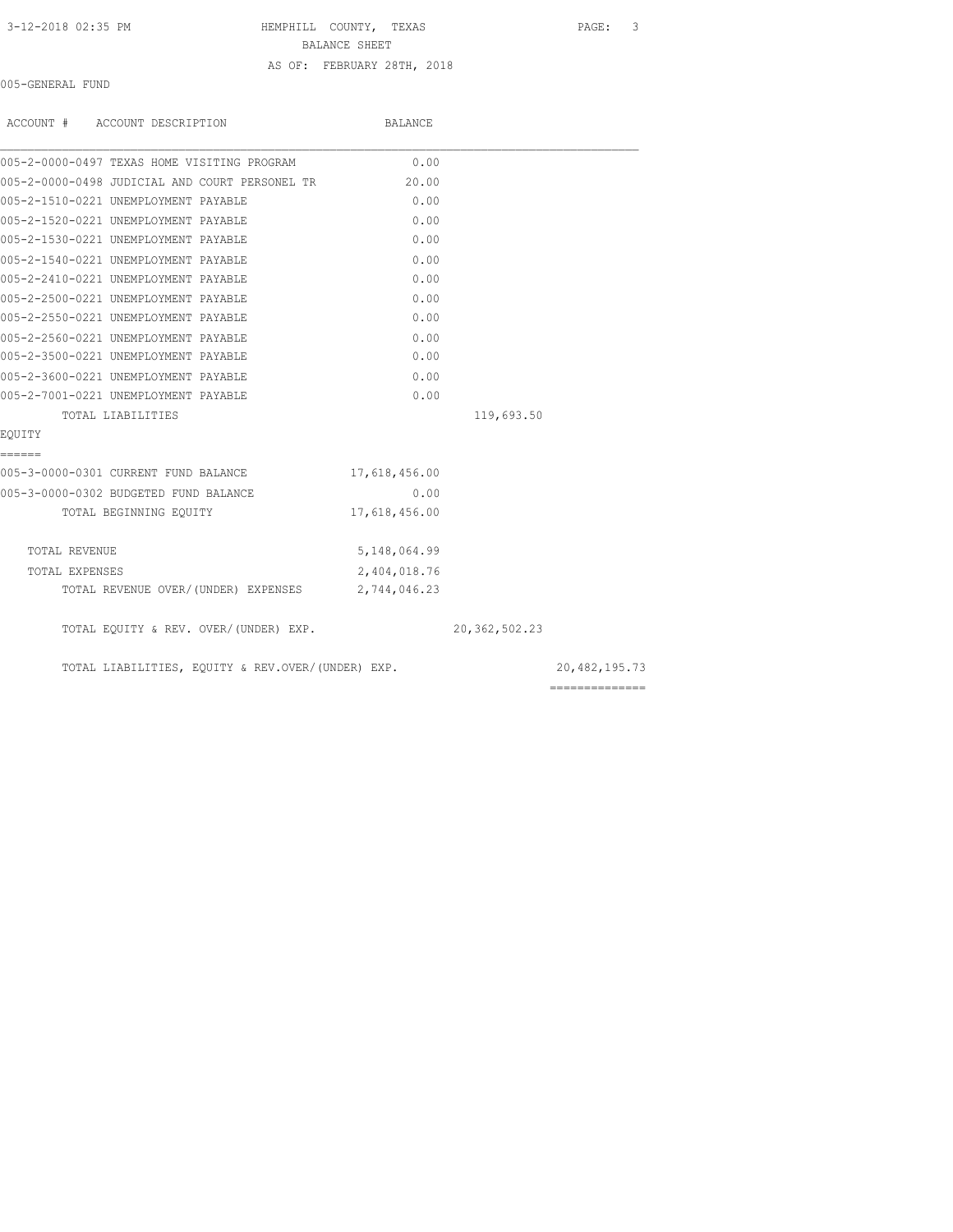| 3-12-2018 02:35 PM<br>HEMPHILL COUNTY, TEXAS<br>BALANCE SHEET |                            |          | PAGE: 1                                                                                                                                                                                                                                                                                                                                                                                                                                                                                |
|---------------------------------------------------------------|----------------------------|----------|----------------------------------------------------------------------------------------------------------------------------------------------------------------------------------------------------------------------------------------------------------------------------------------------------------------------------------------------------------------------------------------------------------------------------------------------------------------------------------------|
|                                                               | AS OF: FEBRUARY 28TH, 2018 |          |                                                                                                                                                                                                                                                                                                                                                                                                                                                                                        |
| 008-LAW LIBRARY                                               |                            |          |                                                                                                                                                                                                                                                                                                                                                                                                                                                                                        |
| ACCOUNT # ACCOUNT DESCRIPTION                                 | BALANCE                    |          |                                                                                                                                                                                                                                                                                                                                                                                                                                                                                        |
| ASSETS                                                        |                            |          |                                                                                                                                                                                                                                                                                                                                                                                                                                                                                        |
| ======                                                        |                            |          |                                                                                                                                                                                                                                                                                                                                                                                                                                                                                        |
| 008-1-0000-0101 CLAIM ON POOLED CASH                          | 8,314.26                   |          |                                                                                                                                                                                                                                                                                                                                                                                                                                                                                        |
| 008-1-0000-0102 CASH - LAW LIBRARY                            | 0.00                       |          |                                                                                                                                                                                                                                                                                                                                                                                                                                                                                        |
| 008-1-0000-0191 ESTIMATED REVENUES                            | 0.00                       |          |                                                                                                                                                                                                                                                                                                                                                                                                                                                                                        |
| 008-1-0000-0192 LESS: REVENUES RECEIVED                       | 0.00                       |          |                                                                                                                                                                                                                                                                                                                                                                                                                                                                                        |
|                                                               |                            | 8,314.26 |                                                                                                                                                                                                                                                                                                                                                                                                                                                                                        |
| TOTAL ASSETS                                                  |                            |          | 8,314.26                                                                                                                                                                                                                                                                                                                                                                                                                                                                               |
| LIABILITIES                                                   |                            |          | $\begin{array}{cccccccccccccc} \multicolumn{2}{c}{} & \multicolumn{2}{c}{} & \multicolumn{2}{c}{} & \multicolumn{2}{c}{} & \multicolumn{2}{c}{} & \multicolumn{2}{c}{} & \multicolumn{2}{c}{} & \multicolumn{2}{c}{} & \multicolumn{2}{c}{} & \multicolumn{2}{c}{} & \multicolumn{2}{c}{} & \multicolumn{2}{c}{} & \multicolumn{2}{c}{} & \multicolumn{2}{c}{} & \multicolumn{2}{c}{} & \multicolumn{2}{c}{} & \multicolumn{2}{c}{} & \multicolumn{2}{c}{} & \multicolumn{2}{c}{} & \$ |
| -----------                                                   |                            |          |                                                                                                                                                                                                                                                                                                                                                                                                                                                                                        |
| 008-2-0000-0201 AP POOLED                                     | 0.00                       |          |                                                                                                                                                                                                                                                                                                                                                                                                                                                                                        |
| 008-2-0000-0203 ACOUNTS PAYABLE                               | 0.00                       |          |                                                                                                                                                                                                                                                                                                                                                                                                                                                                                        |
| 008-2-0000-0222 PAYROLL W/H PAYABLE                           | 0.00                       |          |                                                                                                                                                                                                                                                                                                                                                                                                                                                                                        |
| 008-2-0000-0223 PAYROLL FICA PAYABLE                          | 0.00                       |          |                                                                                                                                                                                                                                                                                                                                                                                                                                                                                        |
| 008-2-0000-0224 PAYROLL RETIREMENT PAYABLE                    | 0.00                       |          |                                                                                                                                                                                                                                                                                                                                                                                                                                                                                        |
| 008-2-0000-0225 PAYROLL INSURANCE PAYABLE                     | 0.00                       |          |                                                                                                                                                                                                                                                                                                                                                                                                                                                                                        |
| 008-2-0000-0281 APPROPRIATIONS                                | 0.00                       |          |                                                                                                                                                                                                                                                                                                                                                                                                                                                                                        |
| 008-2-0000-0282 LESS: EXPENDITURES                            | 0.00                       |          |                                                                                                                                                                                                                                                                                                                                                                                                                                                                                        |
| 008-2-0000-0283 LESS: ENCUMBRANCES                            | 0.00                       |          |                                                                                                                                                                                                                                                                                                                                                                                                                                                                                        |
| 008-2-0000-0290 PRIOR YEAR PAYABLES                           | 0.00                       |          |                                                                                                                                                                                                                                                                                                                                                                                                                                                                                        |
| TOTAL LIABILITIES                                             |                            | 0.00     |                                                                                                                                                                                                                                                                                                                                                                                                                                                                                        |
| EQUITY                                                        |                            |          |                                                                                                                                                                                                                                                                                                                                                                                                                                                                                        |
| ======<br>008-3-0000-0301 CURRENT FUND BALANCE                | 7,509.26                   |          |                                                                                                                                                                                                                                                                                                                                                                                                                                                                                        |
| 008-3-0000-0302 BUDGETED FUND BALANCE                         | 0.00                       |          |                                                                                                                                                                                                                                                                                                                                                                                                                                                                                        |
| TOTAL BEGINNING EQUITY                                        | 7,509.26                   |          |                                                                                                                                                                                                                                                                                                                                                                                                                                                                                        |
|                                                               |                            |          |                                                                                                                                                                                                                                                                                                                                                                                                                                                                                        |
| TOTAL REVENUE                                                 | 805.00                     |          |                                                                                                                                                                                                                                                                                                                                                                                                                                                                                        |
| TOTAL EXPENSES                                                | 0.00                       |          |                                                                                                                                                                                                                                                                                                                                                                                                                                                                                        |
| TOTAL REVENUE OVER/(UNDER) EXPENSES                           | 805.00                     |          |                                                                                                                                                                                                                                                                                                                                                                                                                                                                                        |
| TOTAL EQUITY & REV. OVER/(UNDER) EXP.                         |                            | 8,314.26 |                                                                                                                                                                                                                                                                                                                                                                                                                                                                                        |
| TOTAL LIABILITIES, EQUITY & REV.OVER/(UNDER) EXP.             |                            |          | 8,314.26                                                                                                                                                                                                                                                                                                                                                                                                                                                                               |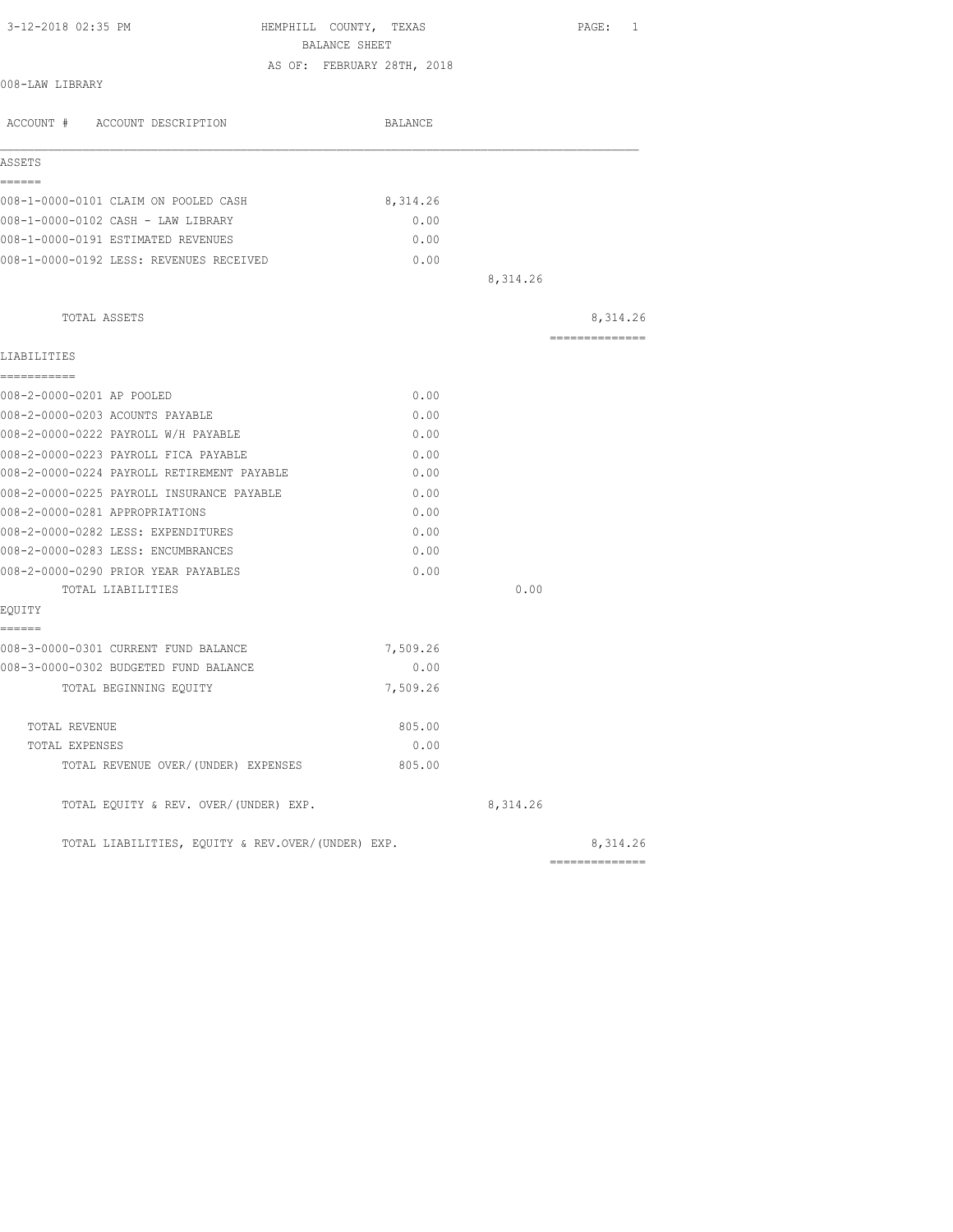| 3-12-2018 02:35 PM<br>HEMPHILL COUNTY, TEXAS      | BALANCE SHEET              |           | PAGE: 1        |
|---------------------------------------------------|----------------------------|-----------|----------------|
|                                                   | AS OF: FEBRUARY 28TH, 2018 |           |                |
| 009-SECURITY FEE                                  |                            |           |                |
| ACCOUNT # ACCOUNT DESCRIPTION                     | BALANCE                    |           |                |
| ASSETS                                            |                            |           |                |
| ------                                            |                            |           |                |
| 009-1-0000-0101 CLAIM ON POOLED CASH              | 67,451.20                  |           |                |
| 009-1-0000-0102 CASH - COUNTY - SECURITY FEE      | 0.00                       |           |                |
| 009-1-0000-0191 ESTIMATED REVENUES                | 0.00                       |           |                |
| 009-1-0000-0192 LESS: REVENUES RECEIVED           | 0.00                       |           |                |
|                                                   |                            | 67,451.20 |                |
| TOTAL ASSETS                                      |                            |           | 67,451.20      |
| LIABILITIES                                       |                            |           | -------------- |
| ------------                                      |                            |           |                |
| 009-2-0000-0201 AP POOLED                         | 0.00                       |           |                |
| 009-2-0000-0203 ACOUNTS PAYABLE                   | 0.00                       |           |                |
| 009-2-0000-0222 PAYROLL W/H PAYABLE               | 0.00                       |           |                |
| 009-2-0000-0223 PAYROLL FICA PAYABLE              | 0.00                       |           |                |
| 009-2-0000-0224 PAYROLL RETIREMENT PAYABLE        | 0.00                       |           |                |
| 009-2-0000-0225 PAYROLL INSURANCE PAYABLE         | 0.00                       |           |                |
| 009-2-0000-0281 APPROPRIATIONS                    | 0.00                       |           |                |
| 009-2-0000-0282 LESS: EXPENDITURES                | 0.00                       |           |                |
| 009-2-0000-0283 LESS: ENCUMBRANCES                | 0.00                       |           |                |
| 009-2-0000-0290 PRIOR YR A/PAYABLE                | 0.00                       |           |                |
| TOTAL LIABILITIES                                 |                            | 0.00      |                |
| EQUITY<br>======                                  |                            |           |                |
| 009-3-0000-0301 CURRENT FUND BALANCE              | 66, 347.46                 |           |                |
| 009-3-0000-0302 BUDGETED FUND BALANCE             | 0.00                       |           |                |
| TOTAL BEGINNING EQUITY                            | 66, 347.46                 |           |                |
| TOTAL REVENUE                                     | 1,423.56                   |           |                |
| TOTAL EXPENSES                                    | 319.82                     |           |                |
| TOTAL REVENUE OVER/(UNDER) EXPENSES               | 1,103.74                   |           |                |
| TOTAL EQUITY & REV. OVER/(UNDER) EXP.             |                            | 67,451.20 |                |
| TOTAL LIABILITIES, EQUITY & REV.OVER/(UNDER) EXP. |                            |           | 67,451.20      |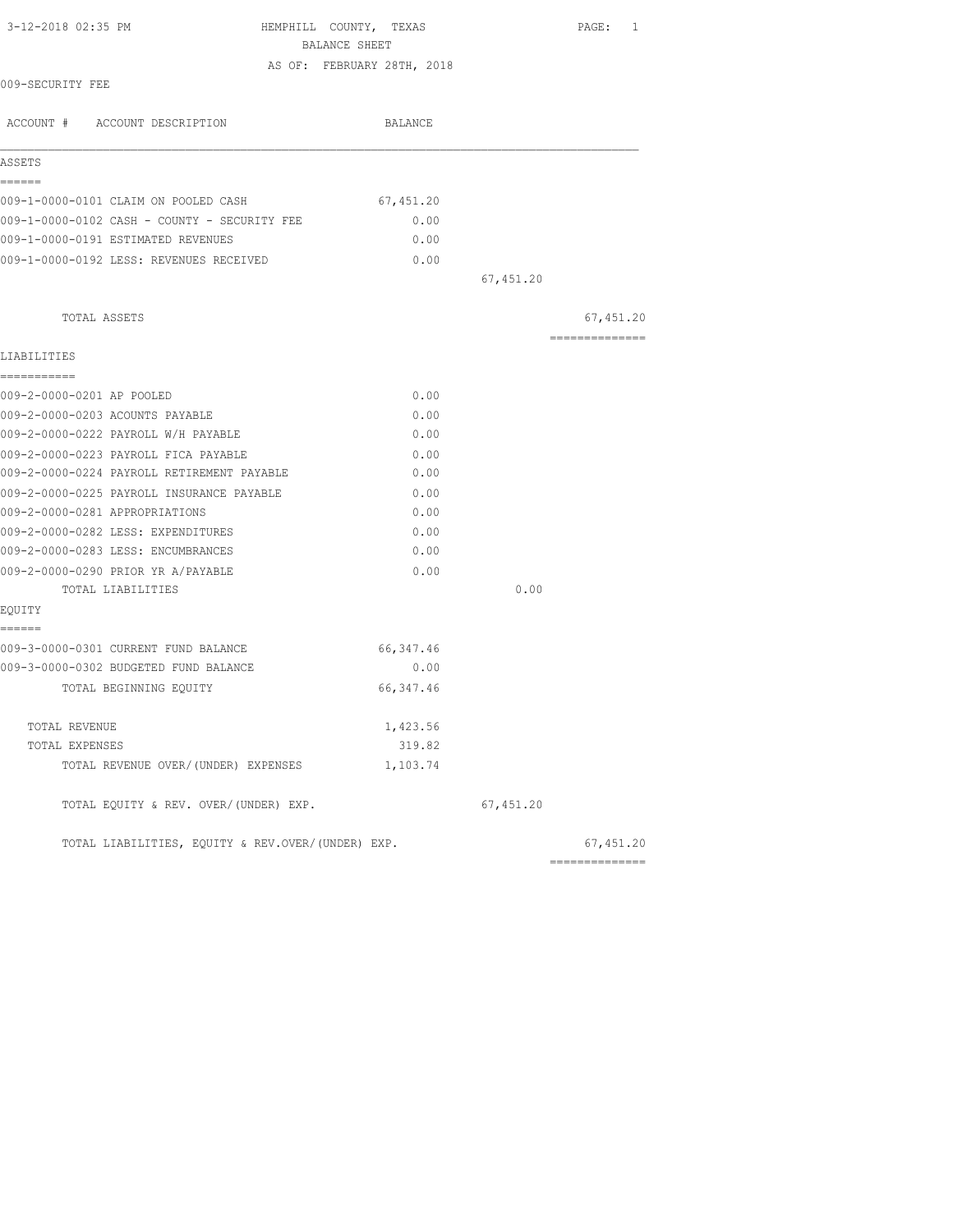HEMPHILL COUNTY, TEXAS PAGE: 1 BALANCE SHEET

AS OF: FEBRUARY 28TH, 2018

| ACCOUNT # ACCOUNT DESCRIPTION                     |          | BALANCE    |              |                 |
|---------------------------------------------------|----------|------------|--------------|-----------------|
| ASSETS                                            |          |            |              |                 |
| ------                                            |          |            |              |                 |
| 010-1-0000-0102 CASH - AIRPORT                    |          | 292,716.72 |              |                 |
| 010-1-0000-0104 AIRPORT PREPAID INSURANCE         |          | 1,920.00   |              |                 |
| 010-1-0000-0110 INVESTED CASH/YR 2000             |          | 0.00       |              |                 |
| 010-1-0000-0111 INVESTED CASH/AIRPORT             |          | 0.00       |              |                 |
| 010-1-0000-0191 ESTIMATED REVENUES                |          | 0.00       |              |                 |
| 010-1-0000-0192 LESS: REVENUES RECEIVED           |          | 0.00       |              |                 |
|                                                   |          |            | 294,636.72   |                 |
| TOTAL ASSETS                                      |          |            |              | 294,636.72      |
| LIABILITIES                                       |          |            |              | --------------- |
| ===========                                       |          |            |              |                 |
| 010-2-0000-0203 ACCOUNTS PAYABLE                  |          | 492.01     |              |                 |
| 010-2-0000-0222 PAYROLL W/H PAYABLE               |          | 0.00       |              |                 |
| 010-2-0000-0223 PAYROLL FICA PAYABLE              |          | 0.00       |              |                 |
| 010-2-0000-0224 PAYROLL RETIREMENT PAYABLE        |          | 0.00       |              |                 |
| 010-2-0000-0225 PAYROLL INSURANCE PAYABLE         |          | 0.00       |              |                 |
| 010-2-0000-0235 DUE TO GENERAL FUND               |          | 0.00       |              |                 |
| 010-2-0000-0281 APPROPRIATIONS                    |          | 0.00       |              |                 |
| 010-2-0000-0282 LESS: EXPENDITURES                |          | 0.00       |              |                 |
| 010-2-0000-0283 LESS: ENCUMBRANCES                |          | 0.00       |              |                 |
| 010-2-0000-0290 PRIOR YR A/PAYABLE                | $\left($ | 50,000.00) |              |                 |
| TOTAL LIABILITIES                                 |          | $\left($   | 49,507.99)   |                 |
| EOUITY<br>======                                  |          |            |              |                 |
| 010-3-0000-0301 CURRENT FUND BALANCE              |          | 374,564.47 |              |                 |
| 010-3-0000-0302 BUDGETED FUND BALANCE             |          | 0.00       |              |                 |
| TOTAL BEGINNING EQUITY                            |          | 374,564.47 |              |                 |
| TOTAL REVENUE                                     |          | 53, 519.95 |              |                 |
| TOTAL EXPENSES                                    |          | 83,939.71  |              |                 |
| TOTAL REVENUE OVER/(UNDER) EXPENSES (             |          | 30, 419.76 |              |                 |
| TOTAL EQUITY & REV. OVER/(UNDER) EXP.             |          |            | 344, 144. 71 |                 |
| TOTAL LIABILITIES, EQUITY & REV.OVER/(UNDER) EXP. |          |            |              | 294,636.72      |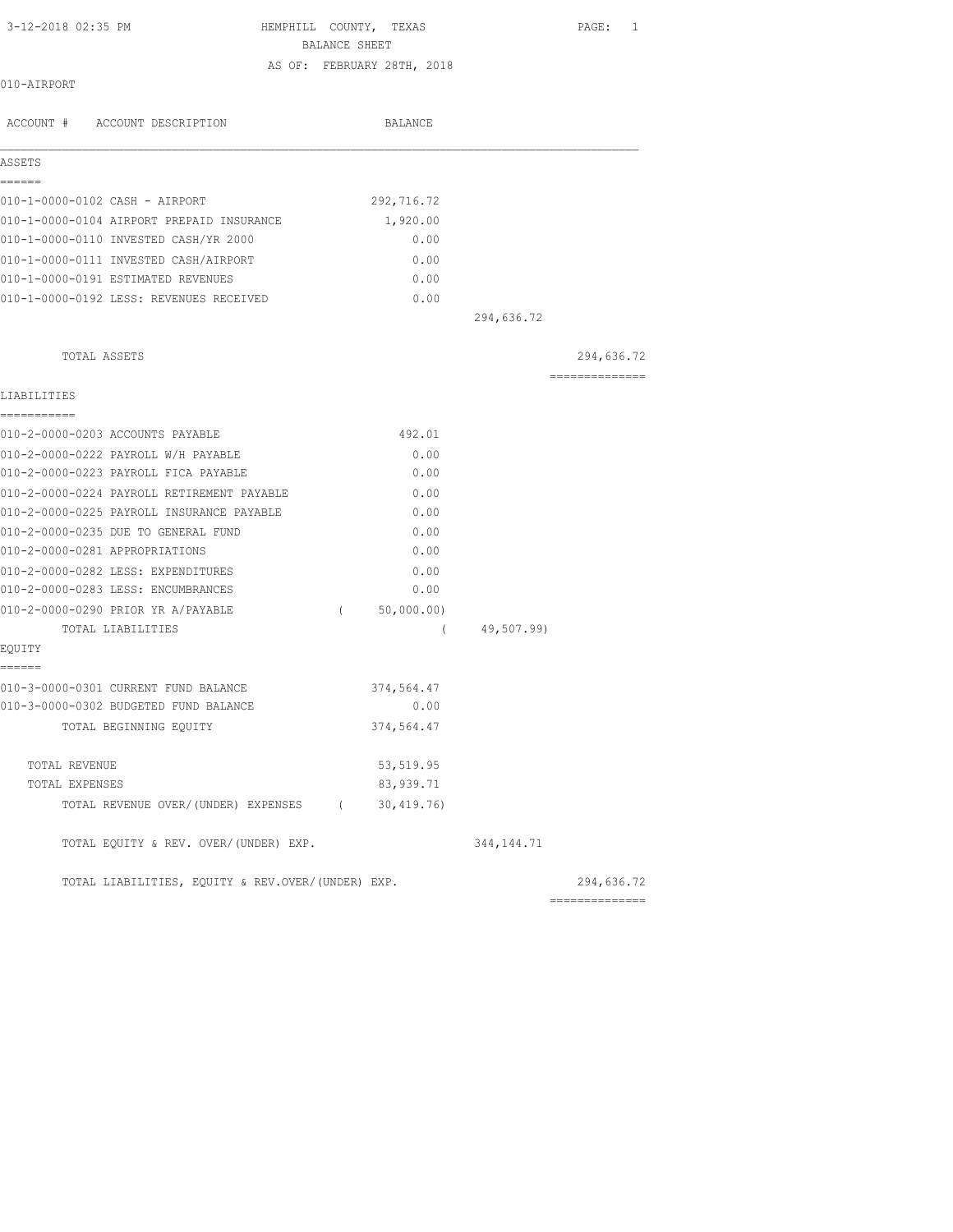| 3-12-2018 02:35 PM                                | HEMPHILL COUNTY, TEXAS<br>BALANCE SHEET |                | PAGE: 1                                                                                                                                                                                                                                                                                                                                                                                                                                                                                |
|---------------------------------------------------|-----------------------------------------|----------------|----------------------------------------------------------------------------------------------------------------------------------------------------------------------------------------------------------------------------------------------------------------------------------------------------------------------------------------------------------------------------------------------------------------------------------------------------------------------------------------|
| 011-ROAD & BRIDGE PCT 1                           | AS OF: FEBRUARY 28TH, 2018              |                |                                                                                                                                                                                                                                                                                                                                                                                                                                                                                        |
|                                                   |                                         |                |                                                                                                                                                                                                                                                                                                                                                                                                                                                                                        |
| ACCOUNT # ACCOUNT DESCRIPTION                     | BALANCE                                 |                |                                                                                                                                                                                                                                                                                                                                                                                                                                                                                        |
| ASSETS                                            |                                         |                |                                                                                                                                                                                                                                                                                                                                                                                                                                                                                        |
| ======<br>011-1-0000-0101 CLAIM ON POOLED CASH    | 1,107,194.50                            |                |                                                                                                                                                                                                                                                                                                                                                                                                                                                                                        |
| 011-1-0000-0102 CASH - ROAD & BRIDGE PCT 1        | 0.00                                    |                |                                                                                                                                                                                                                                                                                                                                                                                                                                                                                        |
| 011-1-0000-0104 PCT 1 PREPAID INSURANCE           | 788.00                                  |                |                                                                                                                                                                                                                                                                                                                                                                                                                                                                                        |
| 011-1-0000-0110 INVESTMENTS                       | 0.00                                    |                |                                                                                                                                                                                                                                                                                                                                                                                                                                                                                        |
| 011-1-0000-0118 PROPERTY TAX RECEIVABLE           | 17,548.43                               |                |                                                                                                                                                                                                                                                                                                                                                                                                                                                                                        |
| 011-1-0000-0121 ALLOWANCE FOR BAD DEBT            | (14, 764.53)                            |                |                                                                                                                                                                                                                                                                                                                                                                                                                                                                                        |
| 011-1-0000-0191 ESTIMATED REVENUES                | 0.00                                    |                |                                                                                                                                                                                                                                                                                                                                                                                                                                                                                        |
| 011-1-0000-0192 LESS: REVENUES RECEIVED           | 0.00                                    |                |                                                                                                                                                                                                                                                                                                                                                                                                                                                                                        |
|                                                   |                                         | 1,110,766.40   |                                                                                                                                                                                                                                                                                                                                                                                                                                                                                        |
|                                                   |                                         |                |                                                                                                                                                                                                                                                                                                                                                                                                                                                                                        |
| TOTAL ASSETS                                      |                                         |                | 1,110,766.40                                                                                                                                                                                                                                                                                                                                                                                                                                                                           |
| LIABILITIES                                       |                                         |                | $\begin{array}{cccccccccc} \multicolumn{2}{c}{} & \multicolumn{2}{c}{} & \multicolumn{2}{c}{} & \multicolumn{2}{c}{} & \multicolumn{2}{c}{} & \multicolumn{2}{c}{} & \multicolumn{2}{c}{} & \multicolumn{2}{c}{} & \multicolumn{2}{c}{} & \multicolumn{2}{c}{} & \multicolumn{2}{c}{} & \multicolumn{2}{c}{} & \multicolumn{2}{c}{} & \multicolumn{2}{c}{} & \multicolumn{2}{c}{} & \multicolumn{2}{c}{} & \multicolumn{2}{c}{} & \multicolumn{2}{c}{} & \multicolumn{2}{c}{} & \mult$ |
| ===========<br>011-2-0000-0201 AP POOLED          | 0.00                                    |                |                                                                                                                                                                                                                                                                                                                                                                                                                                                                                        |
| 011-2-0000-0203 ACOUNTS PAYABLE                   | 0.00                                    |                |                                                                                                                                                                                                                                                                                                                                                                                                                                                                                        |
| 011-2-0000-0211 DUE FROM OTHER FUNDS              | 0.00                                    |                |                                                                                                                                                                                                                                                                                                                                                                                                                                                                                        |
| 011-2-0000-0220 DEFERRED COMPENSATION             | 0.00                                    |                |                                                                                                                                                                                                                                                                                                                                                                                                                                                                                        |
| 011-2-0000-0222 WITHHOLDING PAYABLE               | 0.00                                    |                |                                                                                                                                                                                                                                                                                                                                                                                                                                                                                        |
| 011-2-0000-0223 FICA PAYABLE                      | 0.00                                    |                |                                                                                                                                                                                                                                                                                                                                                                                                                                                                                        |
| 011-2-0000-0224 RETIREMENT PAYABLE                | 0.00                                    |                |                                                                                                                                                                                                                                                                                                                                                                                                                                                                                        |
| 011-2-0000-0225 INSURANCE PAYABLE                 | 19.58                                   |                |                                                                                                                                                                                                                                                                                                                                                                                                                                                                                        |
| 011-2-0000-0226 CAFE PLAN PAYABLE                 | 0.00                                    |                |                                                                                                                                                                                                                                                                                                                                                                                                                                                                                        |
| 011-2-0000-0228 VALIC PAYABLE                     | 0.00                                    |                |                                                                                                                                                                                                                                                                                                                                                                                                                                                                                        |
| 011-2-0000-0230 DEFERRED REVENUE                  | 2,153.91                                |                |                                                                                                                                                                                                                                                                                                                                                                                                                                                                                        |
| 011-2-0000-0281 APPROPRIATIONS                    | 0.00                                    |                |                                                                                                                                                                                                                                                                                                                                                                                                                                                                                        |
| 011-2-0000-0282 LESS: EXPENDITURES                | 0.00                                    |                |                                                                                                                                                                                                                                                                                                                                                                                                                                                                                        |
| 011-2-0000-0283 LESS: ENCUMBRANCES                | 0.00                                    |                |                                                                                                                                                                                                                                                                                                                                                                                                                                                                                        |
| 011-2-0000-0290 PRIOR YR A/PAYABLE                | 0.00                                    |                |                                                                                                                                                                                                                                                                                                                                                                                                                                                                                        |
| 011-2-4011-0221 UNEMPLOYMENT PAYABLE              | 0.00                                    |                |                                                                                                                                                                                                                                                                                                                                                                                                                                                                                        |
| TOTAL LIABILITIES                                 |                                         | 2,173.49       |                                                                                                                                                                                                                                                                                                                                                                                                                                                                                        |
| EQUITY<br>======                                  |                                         |                |                                                                                                                                                                                                                                                                                                                                                                                                                                                                                        |
| 011-3-0000-0301 CURRENT FUND BALANCE              | 933,630.34                              |                |                                                                                                                                                                                                                                                                                                                                                                                                                                                                                        |
| 011-3-0000-0302 BUDGETED FUND BALANCE             | 0.00                                    |                |                                                                                                                                                                                                                                                                                                                                                                                                                                                                                        |
| TOTAL BEGINNING EQUITY                            | 933,630.34                              |                |                                                                                                                                                                                                                                                                                                                                                                                                                                                                                        |
| TOTAL REVENUE                                     | 285,089.40                              |                |                                                                                                                                                                                                                                                                                                                                                                                                                                                                                        |
| TOTAL EXPENSES                                    | 110,126.83                              |                |                                                                                                                                                                                                                                                                                                                                                                                                                                                                                        |
| TOTAL REVENUE OVER/(UNDER) EXPENSES               | 174,962.57                              |                |                                                                                                                                                                                                                                                                                                                                                                                                                                                                                        |
| TOTAL EQUITY & REV. OVER/(UNDER) EXP.             |                                         | 1,108,592.91   |                                                                                                                                                                                                                                                                                                                                                                                                                                                                                        |
| TOTAL LIABILITIES, EQUITY & REV.OVER/(UNDER) EXP. |                                         | ============== | 1,110,766.40                                                                                                                                                                                                                                                                                                                                                                                                                                                                           |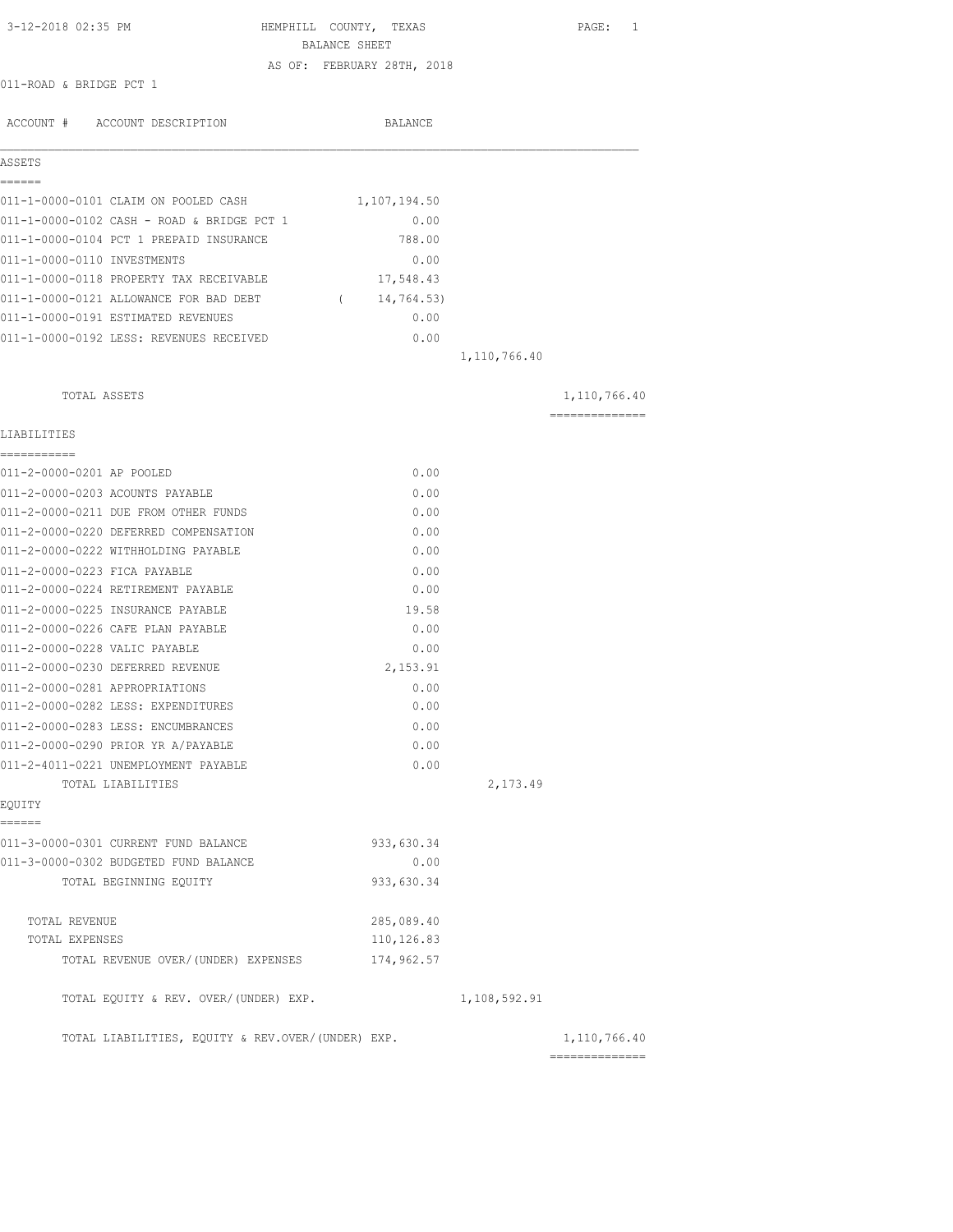| 3-12-2018 02:35 PM                                | HEMPHILL COUNTY, TEXAS<br>BALANCE SHEET |              | PAGE: 1        |
|---------------------------------------------------|-----------------------------------------|--------------|----------------|
|                                                   |                                         |              |                |
| 012-ROAD & BRIDGE PCT 2                           | AS OF: FEBRUARY 28TH, 2018              |              |                |
|                                                   |                                         |              |                |
| ACCOUNT # ACCOUNT DESCRIPTION                     | BALANCE                                 |              |                |
| ASSETS                                            |                                         |              |                |
| ======<br>012-1-0000-0101 CLAIM ON POOLED CASH    | 1,533,384.06                            |              |                |
| 012-1-0000-0102 CASH - ROAD & BRIDGE PCT 2        | 0.00                                    |              |                |
| 012-1-0000-0104 PCT 2 PREPAID INSURANCE           | 788.00                                  |              |                |
| 012-1-0000-0110 INVESTMENTS                       | 17,095.51)<br>$\left($                  |              |                |
| 012-1-0000-0118 PROPERTY TAX RECEIVABLE           | 35,707.48                               |              |                |
| 012-1-0000-0121 ALLOWANCE FOR BAD DEBT            | 15,659.35<br>$\left($                   |              |                |
| 012-1-0000-0191 ESTIMATED REVENUES                | 0.00                                    |              |                |
| 012-1-0000-0192 LESS: REVENUES RECEIVED           | 0.00                                    |              |                |
|                                                   |                                         | 1,537,124.68 |                |
| TOTAL ASSETS                                      |                                         |              | 1,537,124.68   |
|                                                   |                                         |              | ============== |
| LIABILITIES                                       |                                         |              |                |
| 012-2-0000-0201 AP POOLED                         | 0.00                                    |              |                |
| 012-2-0000-0203 ACOUNTS PAYABLE                   | 0.00                                    |              |                |
| 012-2-0000-0211 DUE FROM OTHER FUNDS              | 0.00                                    |              |                |
| 012-2-0000-0220 DEFERRED COMPENSATION             | 0.00                                    |              |                |
| 012-2-0000-0222 WITHHOLDING PAYABLE               | 0.00                                    |              |                |
| 012-2-0000-0223 FICA PAYABLE                      | 0.00                                    |              |                |
| 012-2-0000-0224 RETIREMENT PAYABLE                | 0.00                                    |              |                |
| 012-2-0000-0225 INSURANCE PAYABLE                 | 0.00                                    |              |                |
| 012-2-0000-0226 CAFE PLAN PAYABLE                 | 150.00                                  |              |                |
| 012-2-0000-0227 LEVY PAYABLE                      | 0.00                                    |              |                |
| 012-2-0000-0228 VAL DEF                           | 0.00                                    |              |                |
| 012-2-0000-0230 DEFERRED REVENUE                  | 2,284.45                                |              |                |
| 012-2-0000-0281 APPROPRIATIONS                    | 0.00                                    |              |                |
| 012-2-0000-0282 LESS: EXPENDITURES                | 0.00                                    |              |                |
| 012-2-0000-0283 LESS: ENCUMBRANCES                | 0.00                                    |              |                |
| 012-2-0000-0290 PRIOR YR A/PAYABLE                | 0.00                                    |              |                |
| 012-2-4012-0221 UNEMPLOYMENT PAYABLE              | 0.00                                    |              |                |
| TOTAL LIABILITIES                                 |                                         | 2,434.45     |                |
| EQUITY<br>======                                  |                                         |              |                |
| 012-3-0000-0301 CURRENT FUND BALANCE              | 1,341,001.45                            |              |                |
| 012-3-0000-0302 BUDGETED FUND BALANCE             | 0.00                                    |              |                |
| TOTAL BEGINNING EQUITY                            | 1,341,001.45                            |              |                |
| TOTAL REVENUE                                     | 302, 367.86                             |              |                |
| TOTAL EXPENSES                                    | 108,679.08                              |              |                |
| TOTAL REVENUE OVER/(UNDER) EXPENSES               | 193,688.78                              |              |                |
| TOTAL EQUITY & REV. OVER/(UNDER) EXP.             |                                         | 1,534,690.23 |                |
|                                                   |                                         |              |                |
| TOTAL LIABILITIES, EQUITY & REV.OVER/(UNDER) EXP. |                                         |              | 1,537,124.68   |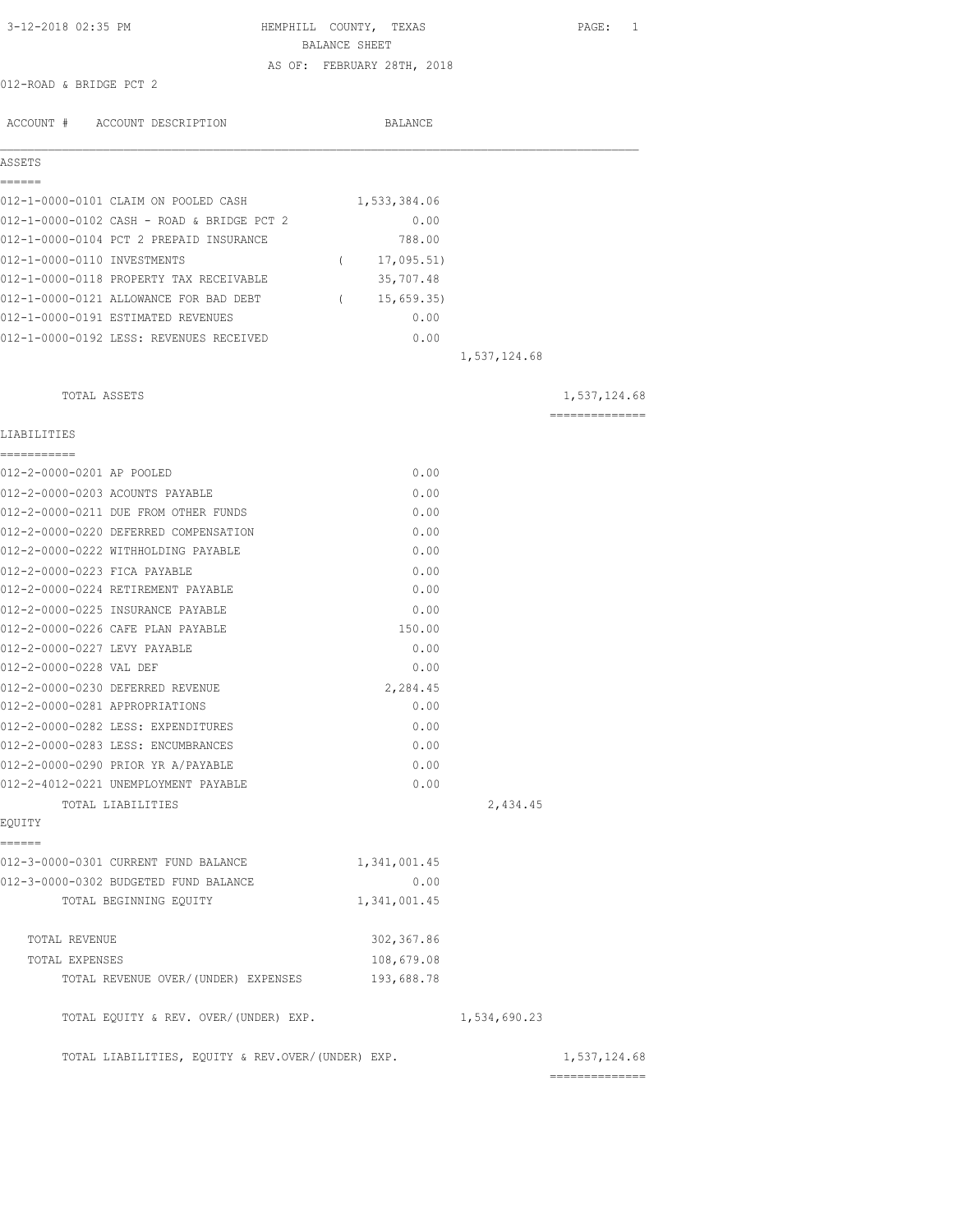| 3-12-2018 02:35 PM                                | HEMPHILL COUNTY, TEXAS<br>BALANCE SHEET | PAGE:<br>1     |
|---------------------------------------------------|-----------------------------------------|----------------|
|                                                   | AS OF: FEBRUARY 28TH, 2018              |                |
| 013-ROAD & BRIDGE PCT 3                           |                                         |                |
|                                                   |                                         |                |
| ACCOUNT # ACCOUNT DESCRIPTION                     | BALANCE                                 |                |
| ASSETS                                            |                                         |                |
| ======                                            |                                         |                |
| 013-1-0000-0101 CLAIM ON POOLED CASH              | 1,565,878.11                            |                |
| 013-1-0000-0102 CASH - ROAD & BRIDGE PCT 3        | 0.00                                    |                |
| 013-1-0000-0104 PCT 3 PREPAID INSURANCE           | 1,313.00                                |                |
| 013-1-0000-0110 INVESTMENTS                       | 0.00                                    |                |
| 013-1-0000-0118 PROPERTY TAX RECEIVABLE           | 37,223.95                               |                |
| 013-1-0000-0121 ALLOWANCE FOR BAD DEBT            | (31, 318.70)                            |                |
| 013-1-0000-0191 ESTIMATED REVENUES                | 0.00                                    |                |
| 013-1-0000-0192 LESS: REVENUES RECEIVED           | 0.00                                    |                |
|                                                   | 1,573,096.36                            |                |
| TOTAL ASSETS                                      |                                         | 1,573,096.36   |
| LIABILITIES                                       |                                         | -------------- |
| -----------                                       |                                         |                |
| 013-2-0000-0201 AP POOLED                         | 1,760.62)<br>$\left($                   |                |
| 013-2-0000-0203 ACOUNTS PAYABLE                   | 41.50                                   |                |
| 013-2-0000-0211 DUE FROM OTHER FUNDS              | 0.00                                    |                |
| 013-2-0000-0222 WITHHOLDING PAYABLE               | 0.00                                    |                |
| 013-2-0000-0223 FICA PAYABLE                      | 0.00                                    |                |
| 013-2-0000-0224 RETIREMENT PAYABLE                | 0.00                                    |                |
| 013-2-0000-0225 INSURANCE PAYABLE                 | 0.00                                    |                |
| 013-2-0000-0226 CAFE PLAN PAYABLE                 | 0.00                                    |                |
| 013-2-0000-0227 LEVY PAYABLE                      | 0.00                                    |                |
| 013-2-0000-0230 DEFERRED REVENUE                  | 4,568.90                                |                |
| 013-2-0000-0281 APPROPRIATIONS                    | 0.00                                    |                |
| 013-2-0000-0282 LESS: EXPENDITURES                | 0.00                                    |                |
| 013-2-0000-0283 LESS: ENCUMBRANCES                | 0.00                                    |                |
| 013-2-0000-0290 PRIOR YR A/PAYABLE                | 0.00                                    |                |
| 013-2-4013-0221 UNEMPLOYMENT PAYABLE              | 0.00                                    |                |
| TOTAL LIABILITIES                                 | 2,849.78                                |                |
| EQUITY                                            |                                         |                |
| ------<br>013-3-0000-0301 CURRENT FUND BALANCE    | 1,191,930.65                            |                |
| 013-3-0000-0302 BUDGETED FUND BALANCE             | 0.00                                    |                |
| TOTAL BEGINNING EQUITY                            | 1,191,930.65                            |                |
| TOTAL REVENUE                                     | 675, 963.25                             |                |
| TOTAL EXPENSES                                    | 297,647.32                              |                |
| TOTAL REVENUE OVER/ (UNDER) EXPENSES              | 378, 315.93                             |                |
| TOTAL EQUITY & REV. OVER/(UNDER) EXP.             | 1,570,246.58                            |                |
| TOTAL LIABILITIES, EQUITY & REV.OVER/(UNDER) EXP. |                                         | 1,573,096.36   |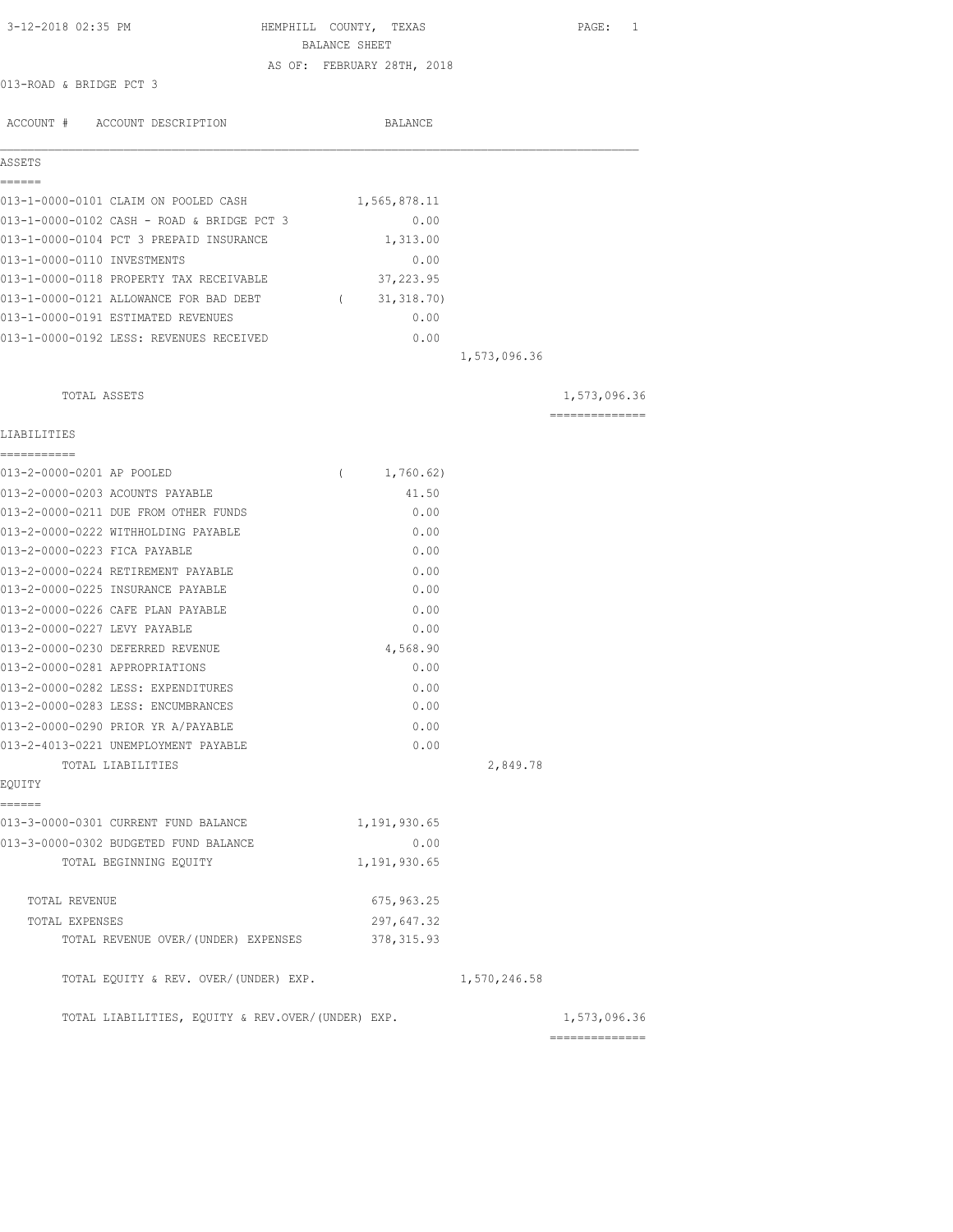| 3-12-2018 02:35 PM                                | HEMPHILL COUNTY, TEXAS     |              | PAGE: 1                        |
|---------------------------------------------------|----------------------------|--------------|--------------------------------|
|                                                   | BALANCE SHEET              |              |                                |
|                                                   | AS OF: FEBRUARY 28TH, 2018 |              |                                |
| 014-ROAD & BRIDGE PCT 4                           |                            |              |                                |
| ACCOUNT # ACCOUNT DESCRIPTION                     | BALANCE                    |              |                                |
| ASSETS                                            |                            |              |                                |
| ======                                            |                            |              |                                |
| 014-1-0000-0101 CLAIM ON POOLED CASH              | 1,576,827.95               |              |                                |
| 014-1-0000-0102 CASH - ROAD & BRIDGE PCT 4        | 0.00                       |              |                                |
| 014-1-0000-0104 PCT 4 PREPAID INSURANCE           | 2,033.20                   |              |                                |
| 014-1-0000-0110 INVESTMENTS                       | 720.20)<br>$\left($        |              |                                |
| 014-1-0000-0118 PROPERTY TAX RECEIVABLE           | 32,969.78                  |              |                                |
| 014-1-0000-0121 ALLOWANCE FOR BAD DEBT            | 27,739.42)<br>$\left($     |              |                                |
| 014-1-0000-0191 ESTIMATED REVENUES                | 0.00                       |              |                                |
| 014-1-0000-0192 LESS: REVENUES RECEIVED           | 0.00                       |              |                                |
|                                                   |                            | 1,583,371.31 |                                |
| TOTAL ASSETS                                      |                            |              | 1,583,371.31                   |
|                                                   |                            |              | ---------------                |
| LIABILITIES                                       |                            |              |                                |
| -----------                                       |                            |              |                                |
| 014-2-0000-0201 AP POOLED                         | 0.00                       |              |                                |
| 014-2-0000-0203 ACOUNTS PAYABLE                   | 39.00                      |              |                                |
| 014-2-0000-0211 DUE FROM OTHER FUNDS              | 0.00                       |              |                                |
| 014-2-0000-0222 WITHHOLDING PAYABLE               | 0.00                       |              |                                |
| 014-2-0000-0223 FICA PAYABLE                      | 0.00                       |              |                                |
| 014-2-0000-0224 RETIREMENT PAYABLE                | 0.00                       |              |                                |
| 014-2-0000-0225 INSURANCE PAYABLE                 | 16.60                      |              |                                |
| 014-2-0000-0226 CAFE PLAN PAYABLE                 | 0.00                       |              |                                |
| 014-2-0000-0227 LEVY PAYABLE                      | 0.00                       |              |                                |
| 014-2-0000-0230 DEFERRED REVENUE                  | 4,046.74                   |              |                                |
| 014-2-0000-0281 APPROPRIATIONS                    | 0.00                       |              |                                |
| 014-2-0000-0282 LESS: EXPENDITURES                | 0.00                       |              |                                |
| 014-2-0000-0283 LESS: ENCUMBRANCES                | 0.00                       |              |                                |
| 014-2-0000-0290 PRIOR YR A/PAYABLE                | 0.00                       |              |                                |
| 014-2-4014-0221 UNEMPLOYMENT PAYABLE              | 0.00                       |              |                                |
| TOTAL LIABILITIES<br>EQUITY                       |                            | 4,102.34     |                                |
| ------                                            |                            |              |                                |
| 014-3-0000-0301 CURRENT FUND BALANCE              | 1,228,923.00               |              |                                |
| 014-3-0000-0302 BUDGETED FUND BALANCE             | 0.00                       |              |                                |
| TOTAL BEGINNING EQUITY                            | 1,228,923.00               |              |                                |
| TOTAL REVENUE                                     | 544,084.08                 |              |                                |
| TOTAL EXPENSES                                    | 193,738.11                 |              |                                |
| TOTAL REVENUE OVER/ (UNDER) EXPENSES              | 350, 345.97                |              |                                |
| TOTAL EQUITY & REV. OVER/(UNDER) EXP.             |                            | 1,579,268.97 |                                |
| TOTAL LIABILITIES, EQUITY & REV.OVER/(UNDER) EXP. |                            |              | 1,583,371.31<br>============== |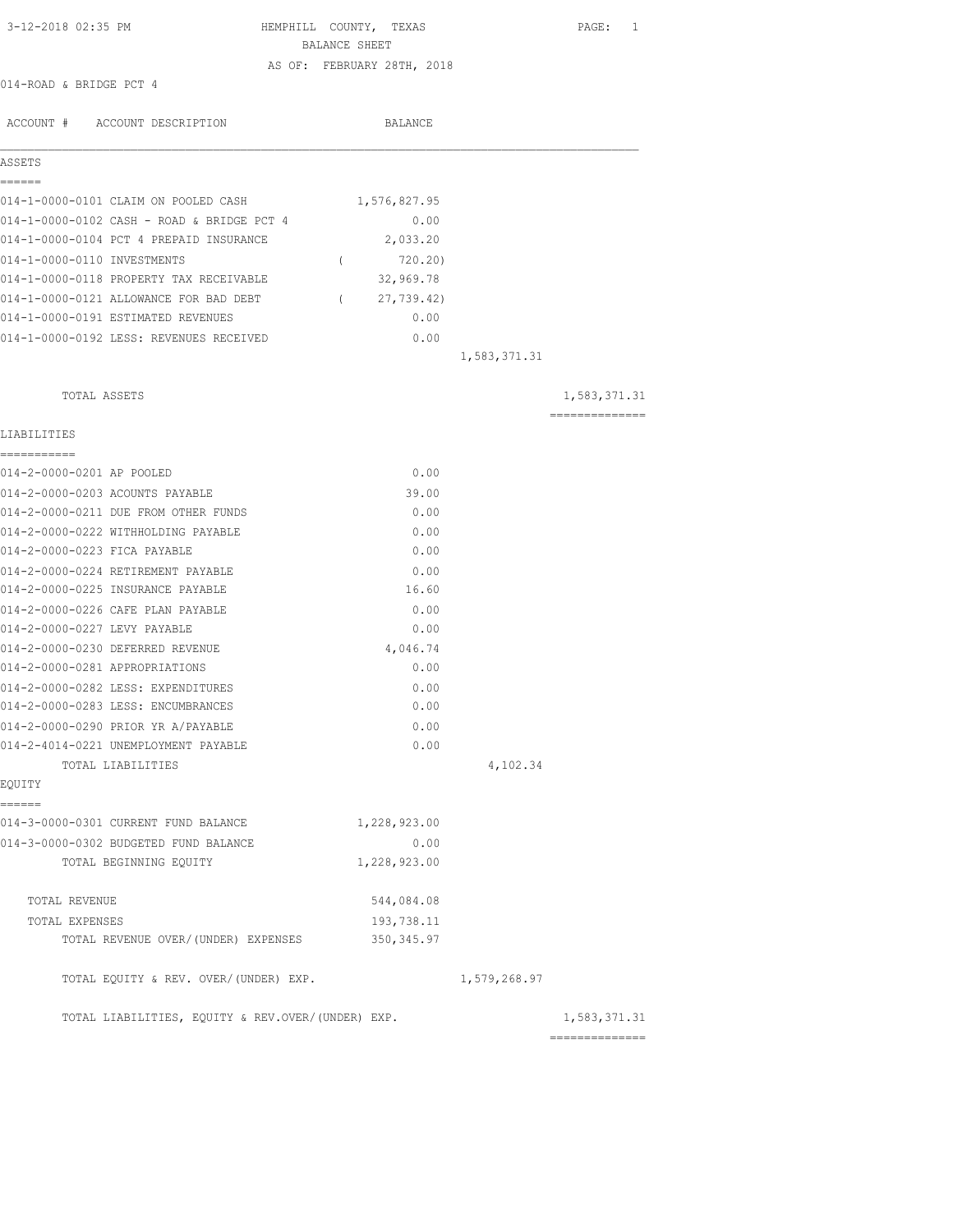| HEMPHILL COUNTY, TEXAS | PAGE: 1                                                                                                                                                                                                    |
|------------------------|------------------------------------------------------------------------------------------------------------------------------------------------------------------------------------------------------------|
|                        |                                                                                                                                                                                                            |
|                        |                                                                                                                                                                                                            |
|                        |                                                                                                                                                                                                            |
| BALANCE                |                                                                                                                                                                                                            |
|                        |                                                                                                                                                                                                            |
|                        |                                                                                                                                                                                                            |
| 20,928.14              |                                                                                                                                                                                                            |
| 0.00                   |                                                                                                                                                                                                            |
| 0.00                   |                                                                                                                                                                                                            |
| 0.00                   |                                                                                                                                                                                                            |
| 20,928.14              |                                                                                                                                                                                                            |
|                        | 20,928.14                                                                                                                                                                                                  |
|                        | --------------                                                                                                                                                                                             |
|                        |                                                                                                                                                                                                            |
| 0.00                   |                                                                                                                                                                                                            |
|                        |                                                                                                                                                                                                            |
|                        |                                                                                                                                                                                                            |
|                        |                                                                                                                                                                                                            |
|                        |                                                                                                                                                                                                            |
|                        |                                                                                                                                                                                                            |
|                        |                                                                                                                                                                                                            |
|                        |                                                                                                                                                                                                            |
|                        |                                                                                                                                                                                                            |
|                        |                                                                                                                                                                                                            |
| 0.00                   |                                                                                                                                                                                                            |
|                        |                                                                                                                                                                                                            |
|                        |                                                                                                                                                                                                            |
|                        |                                                                                                                                                                                                            |
|                        |                                                                                                                                                                                                            |
|                        |                                                                                                                                                                                                            |
| 1,562.55               |                                                                                                                                                                                                            |
| 0.00                   |                                                                                                                                                                                                            |
| 1,562.55               |                                                                                                                                                                                                            |
| 20,928.14              |                                                                                                                                                                                                            |
|                        | 20,928.14                                                                                                                                                                                                  |
|                        | BALANCE SHEET<br>AS OF: FEBRUARY 28TH, 2018<br>0.00<br>0.00<br>0.00<br>0.00<br>0.00<br>0.00<br>0.00<br>0.00<br>0.00<br>19,365.59<br>0.00<br>19,365.59<br>TOTAL LIABILITIES, EQUITY & REV.OVER/(UNDER) EXP. |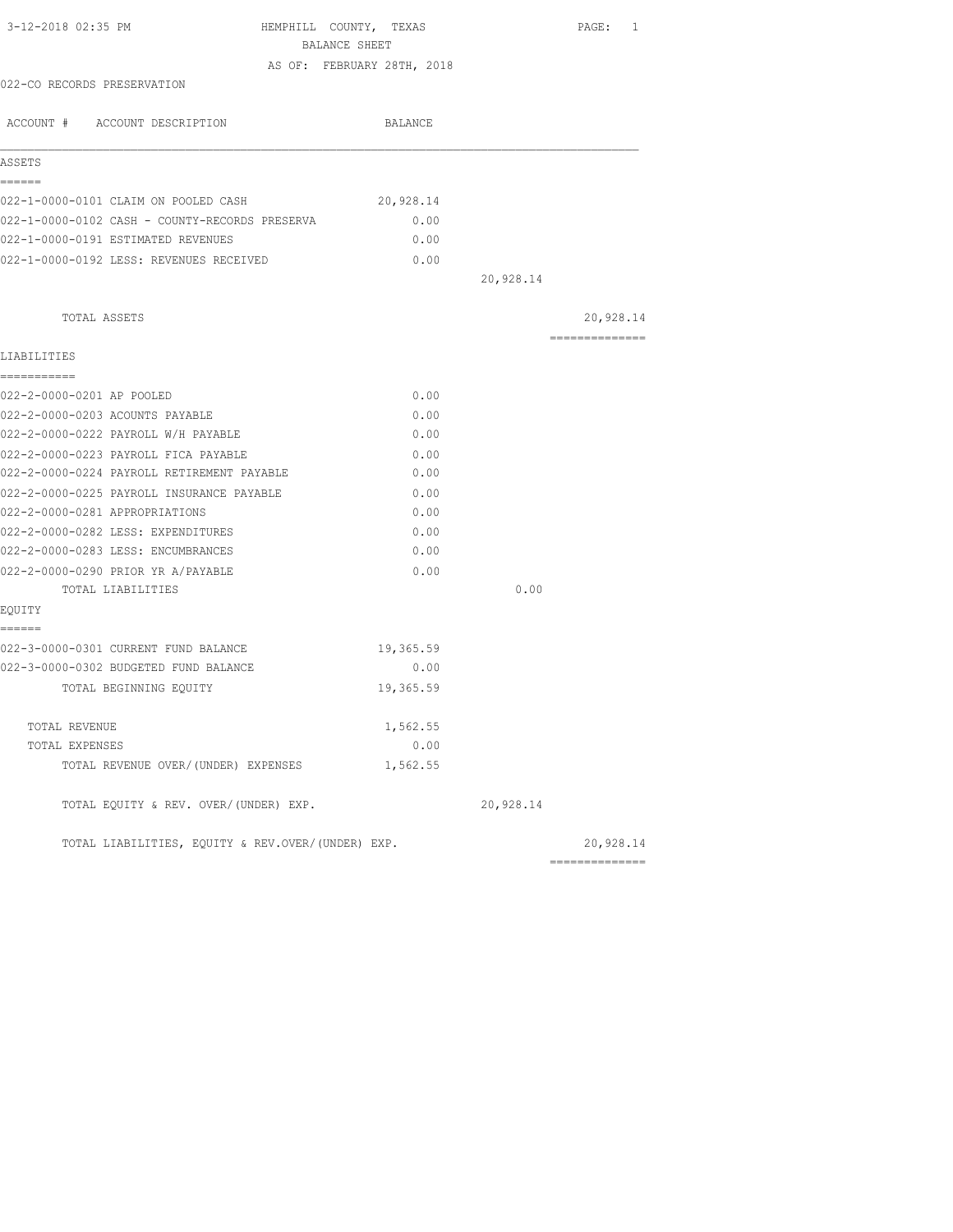|                                                                                                                                                                                                                                                                                                    | HEMPHILL COUNTY, TEXAS                                                                  |                                                                    |                                                                                                                                                                                                                       | PAGE: 1  |                |
|----------------------------------------------------------------------------------------------------------------------------------------------------------------------------------------------------------------------------------------------------------------------------------------------------|-----------------------------------------------------------------------------------------|--------------------------------------------------------------------|-----------------------------------------------------------------------------------------------------------------------------------------------------------------------------------------------------------------------|----------|----------------|
|                                                                                                                                                                                                                                                                                                    |                                                                                         |                                                                    |                                                                                                                                                                                                                       |          |                |
|                                                                                                                                                                                                                                                                                                    |                                                                                         |                                                                    |                                                                                                                                                                                                                       |          |                |
|                                                                                                                                                                                                                                                                                                    |                                                                                         |                                                                    |                                                                                                                                                                                                                       |          |                |
|                                                                                                                                                                                                                                                                                                    |                                                                                         |                                                                    |                                                                                                                                                                                                                       |          |                |
|                                                                                                                                                                                                                                                                                                    |                                                                                         |                                                                    |                                                                                                                                                                                                                       |          |                |
|                                                                                                                                                                                                                                                                                                    |                                                                                         |                                                                    |                                                                                                                                                                                                                       |          |                |
|                                                                                                                                                                                                                                                                                                    |                                                                                         |                                                                    |                                                                                                                                                                                                                       |          |                |
|                                                                                                                                                                                                                                                                                                    |                                                                                         |                                                                    |                                                                                                                                                                                                                       |          |                |
|                                                                                                                                                                                                                                                                                                    |                                                                                         |                                                                    |                                                                                                                                                                                                                       |          |                |
|                                                                                                                                                                                                                                                                                                    |                                                                                         |                                                                    |                                                                                                                                                                                                                       |          |                |
|                                                                                                                                                                                                                                                                                                    |                                                                                         |                                                                    | 5,248.50                                                                                                                                                                                                              |          |                |
|                                                                                                                                                                                                                                                                                                    |                                                                                         |                                                                    |                                                                                                                                                                                                                       | 5,248.50 |                |
|                                                                                                                                                                                                                                                                                                    |                                                                                         |                                                                    |                                                                                                                                                                                                                       |          |                |
|                                                                                                                                                                                                                                                                                                    |                                                                                         |                                                                    |                                                                                                                                                                                                                       |          |                |
|                                                                                                                                                                                                                                                                                                    |                                                                                         |                                                                    |                                                                                                                                                                                                                       |          |                |
|                                                                                                                                                                                                                                                                                                    |                                                                                         |                                                                    |                                                                                                                                                                                                                       |          |                |
|                                                                                                                                                                                                                                                                                                    |                                                                                         |                                                                    |                                                                                                                                                                                                                       |          |                |
|                                                                                                                                                                                                                                                                                                    |                                                                                         |                                                                    |                                                                                                                                                                                                                       |          |                |
|                                                                                                                                                                                                                                                                                                    |                                                                                         |                                                                    |                                                                                                                                                                                                                       |          |                |
|                                                                                                                                                                                                                                                                                                    |                                                                                         |                                                                    |                                                                                                                                                                                                                       |          |                |
|                                                                                                                                                                                                                                                                                                    |                                                                                         |                                                                    |                                                                                                                                                                                                                       |          |                |
|                                                                                                                                                                                                                                                                                                    |                                                                                         |                                                                    |                                                                                                                                                                                                                       |          |                |
|                                                                                                                                                                                                                                                                                                    |                                                                                         |                                                                    |                                                                                                                                                                                                                       |          |                |
|                                                                                                                                                                                                                                                                                                    |                                                                                         |                                                                    |                                                                                                                                                                                                                       |          |                |
|                                                                                                                                                                                                                                                                                                    |                                                                                         |                                                                    |                                                                                                                                                                                                                       |          |                |
|                                                                                                                                                                                                                                                                                                    |                                                                                         |                                                                    | 0.00                                                                                                                                                                                                                  |          |                |
|                                                                                                                                                                                                                                                                                                    |                                                                                         |                                                                    |                                                                                                                                                                                                                       |          |                |
|                                                                                                                                                                                                                                                                                                    |                                                                                         |                                                                    |                                                                                                                                                                                                                       |          |                |
|                                                                                                                                                                                                                                                                                                    |                                                                                         |                                                                    |                                                                                                                                                                                                                       |          |                |
|                                                                                                                                                                                                                                                                                                    |                                                                                         |                                                                    |                                                                                                                                                                                                                       |          |                |
|                                                                                                                                                                                                                                                                                                    |                                                                                         |                                                                    |                                                                                                                                                                                                                       |          |                |
|                                                                                                                                                                                                                                                                                                    |                                                                                         |                                                                    |                                                                                                                                                                                                                       |          |                |
|                                                                                                                                                                                                                                                                                                    |                                                                                         |                                                                    |                                                                                                                                                                                                                       |          |                |
|                                                                                                                                                                                                                                                                                                    |                                                                                         |                                                                    | 5,248.50                                                                                                                                                                                                              |          |                |
|                                                                                                                                                                                                                                                                                                    |                                                                                         |                                                                    |                                                                                                                                                                                                                       | 5,248.50 |                |
| 023-1-0000-0101 CLAIM ON POOLED CASH<br>023-1-0000-0192 LESS: REVENUES RECEIVED<br>023-2-0000-0224 PAYROLL RETIREMENT PAYABLE<br>023-2-0000-0225 PAYROLL INSURANCE PAYABLE<br>023-3-0000-0301 CURRENT FUND BALANCE<br>023-3-0000-0302 BUDGETED FUND BALANCE<br>TOTAL REVENUE OVER/(UNDER) EXPENSES | 023-1-0000-0102 CASH-CLK'S RECORD PRESERVATION<br>TOTAL EQUITY & REV. OVER/(UNDER) EXP. | BALANCE SHEET<br>TOTAL LIABILITIES, EQUITY & REV.OVER/(UNDER) EXP. | AS OF: FEBRUARY 28TH, 2018<br>BALANCE<br>5,248.50<br>0.00<br>0.00<br>0.00<br>0.00<br>0.00<br>0.00<br>0.00<br>0.00<br>0.00<br>0.00<br>0.00<br>0.00<br>0.00<br>4,910.02<br>0.00<br>4,910.02<br>338.48<br>0.00<br>338.48 |          | ============== |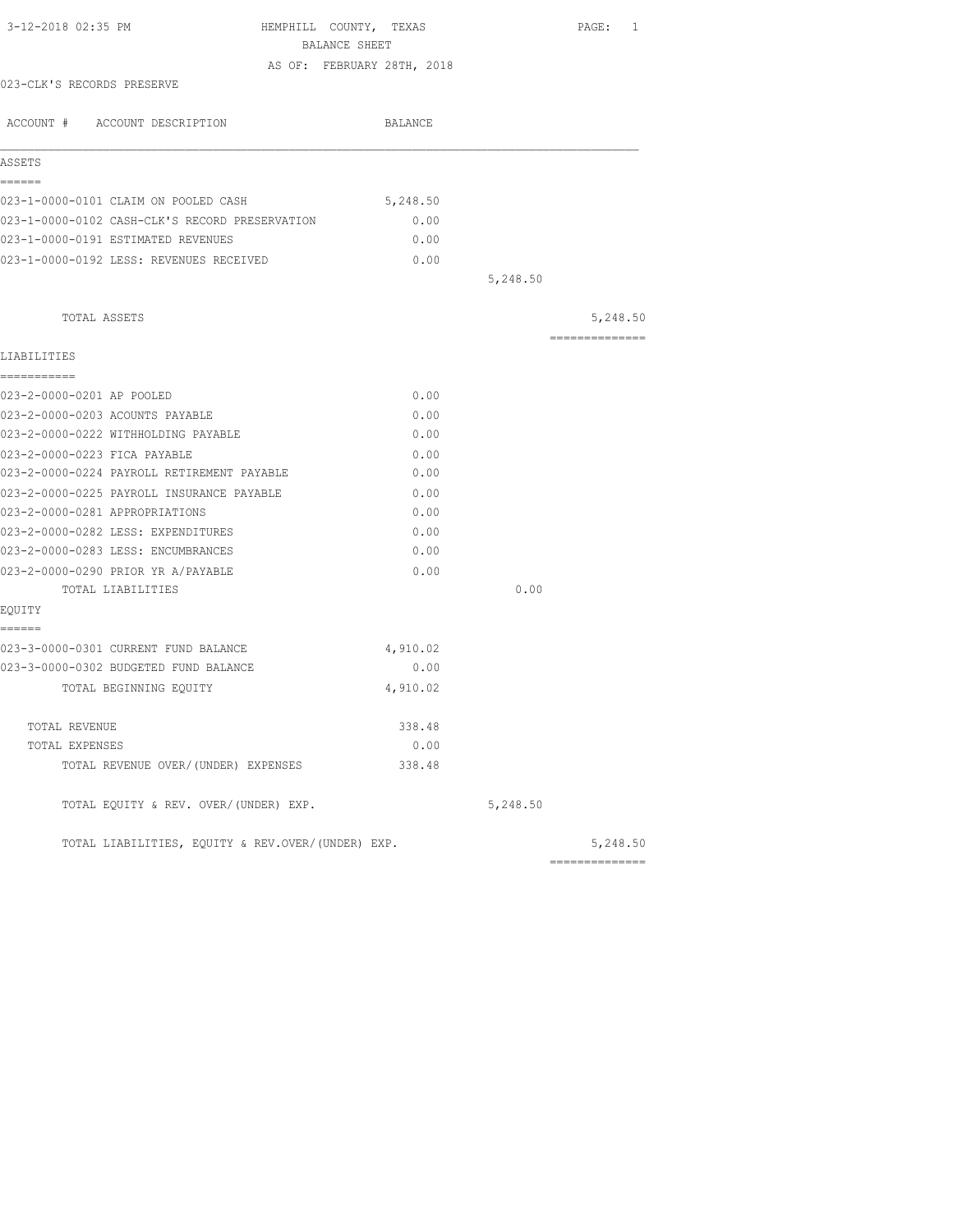| 3-12-2018 02:35 PM<br>HEMPHILL COUNTY, TEXAS<br>BALANCE SHEET |          |          | PAGE: 1        |
|---------------------------------------------------------------|----------|----------|----------------|
|                                                               |          |          |                |
| AS OF: FEBRUARY 28TH, 2018<br>024-JUSTICE COURT TECH FUND     |          |          |                |
|                                                               |          |          |                |
| ACCOUNT # ACCOUNT DESCRIPTION                                 | BALANCE  |          |                |
|                                                               |          |          |                |
| ASSETS                                                        |          |          |                |
| ======<br>024-1-0000-0101 CLAIM ON POOLED CASH                | 6,589.81 |          |                |
| 024-1-0000-0102 CASH -TECH FUND                               | 0.00     |          |                |
| 024-1-0000-0191 ESTIMATED REVENUES                            | 0.00     |          |                |
| 024-1-0000-0192 LESS: REVENUES RECEIVED                       | 0.00     |          |                |
|                                                               |          | 6,589.81 |                |
|                                                               |          |          |                |
| TOTAL ASSETS                                                  |          |          | 6,589.81       |
|                                                               |          |          | -------------- |
| LIABILITIES                                                   |          |          |                |
| ===========<br>024-2-0000-0201 AP POOLED                      | 0.00     |          |                |
| 024-2-0000-0203 ACCOUNTS PAYABLE                              | 0.00     |          |                |
| 024-2-0000-0222 PAYROLL W/H PAYABLE                           | 0.00     |          |                |
| 024-2-0000-0223 PAYROLL FICA PAYABLE                          | 0.00     |          |                |
| 024-2-0000-0224 PAYROLL RETIREMENT PAYABLE                    | 0.00     |          |                |
| 024-2-0000-0225 PAYROLL INSURANCE PAYABLE                     | 0.00     |          |                |
| 024-2-0000-0281 APPROPRIATIONS                                | 0.00     |          |                |
| 024-2-0000-0282 LESS: EXPENDITURES                            | 0.00     |          |                |
| 024-2-0000-0283 LESS: ENCUMBRANCES                            | 0.00     |          |                |
| 024-2-0000-0290 PRIOR YR A/PAYABLE                            | 0.00     |          |                |
| TOTAL LIABILITIES                                             |          | 0.00     |                |
| EQUITY                                                        |          |          |                |
| ======                                                        |          |          |                |
| 024-3-0000-0301 CURRENT FUND BALANCE                          | 5,618.88 |          |                |
| 024-3-0000-0302 BUDGETED FUND BALANCE                         | 0.00     |          |                |
| TOTAL BEGINNING EQUITY                                        | 5,618.88 |          |                |
|                                                               |          |          |                |
| TOTAL REVENUE                                                 | 970.93   |          |                |
| TOTAL EXPENSES                                                | 0.00     |          |                |
| TOTAL REVENUE OVER/(UNDER) EXPENSES                           | 970.93   |          |                |
| TOTAL EQUITY & REV. OVER/(UNDER) EXP.                         |          | 6,589.81 |                |
| TOTAL LIABILITIES, EQUITY & REV.OVER/(UNDER) EXP.             |          |          | 6,589.81       |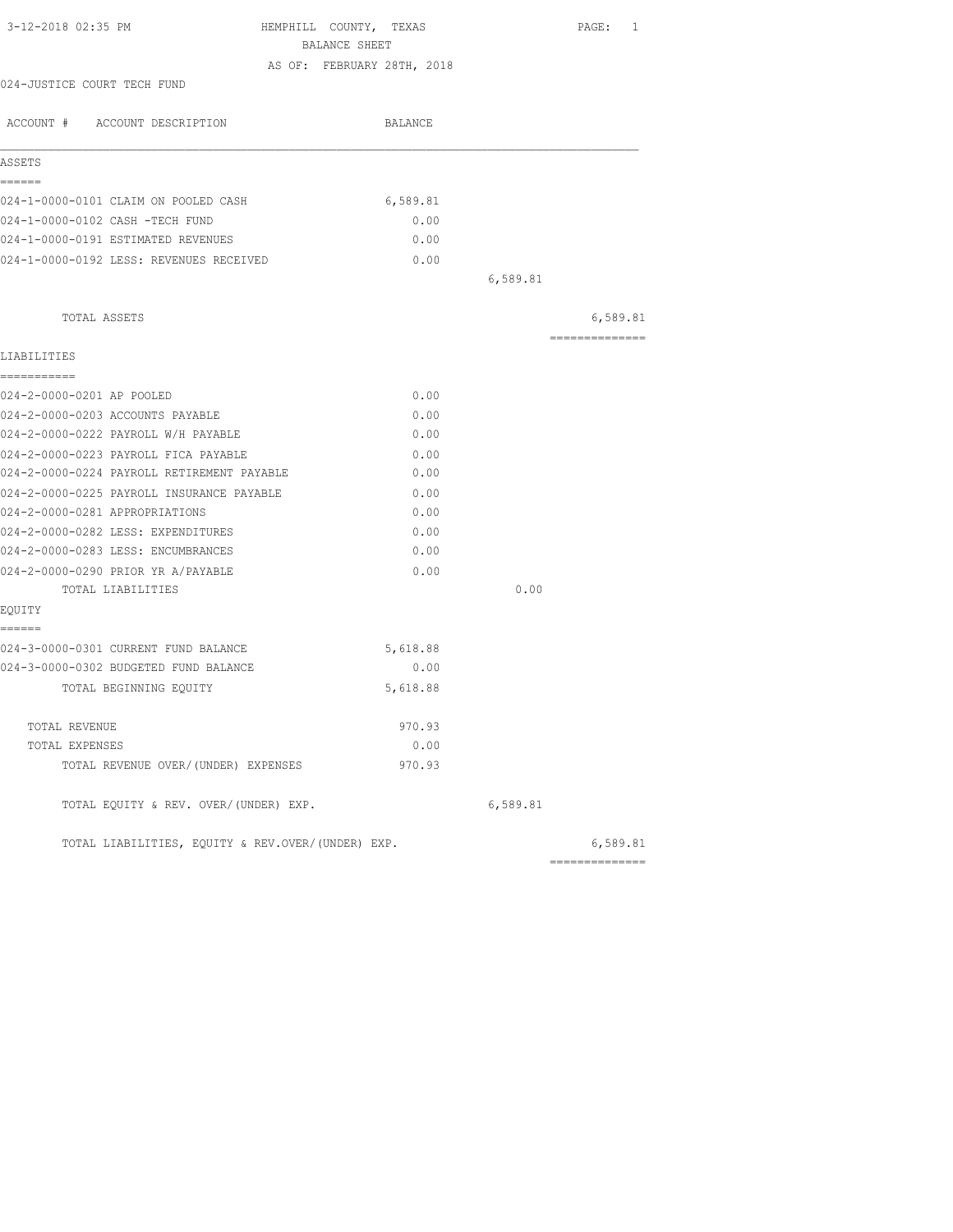| 3-12-2018 02:35 PM                                | HEMPHILL COUNTY, TEXAS     |        | PAGE: 1                                                                                                                                                                                                                                                                                                                                                                                                                                                                                |
|---------------------------------------------------|----------------------------|--------|----------------------------------------------------------------------------------------------------------------------------------------------------------------------------------------------------------------------------------------------------------------------------------------------------------------------------------------------------------------------------------------------------------------------------------------------------------------------------------------|
|                                                   | BALANCE SHEET              |        |                                                                                                                                                                                                                                                                                                                                                                                                                                                                                        |
|                                                   | AS OF: FEBRUARY 28TH, 2018 |        |                                                                                                                                                                                                                                                                                                                                                                                                                                                                                        |
| 026-CLERK'S TECH FUND                             |                            |        |                                                                                                                                                                                                                                                                                                                                                                                                                                                                                        |
| ACCOUNT # ACCOUNT DESCRIPTION                     | BALANCE                    |        |                                                                                                                                                                                                                                                                                                                                                                                                                                                                                        |
| ASSETS                                            |                            |        |                                                                                                                                                                                                                                                                                                                                                                                                                                                                                        |
| ------<br>026-1-0000-0101 CLAIM ON POOLED CASH    | 436.95                     |        |                                                                                                                                                                                                                                                                                                                                                                                                                                                                                        |
| 026-1-0000-0102 CASH-CLERK'S TECH FUND            | 0.00                       |        |                                                                                                                                                                                                                                                                                                                                                                                                                                                                                        |
|                                                   |                            | 436.95 |                                                                                                                                                                                                                                                                                                                                                                                                                                                                                        |
| TOTAL ASSETS                                      |                            |        | 436.95                                                                                                                                                                                                                                                                                                                                                                                                                                                                                 |
| LIABILITIES                                       |                            |        | $\begin{array}{cccccccccc} \multicolumn{2}{c}{} & \multicolumn{2}{c}{} & \multicolumn{2}{c}{} & \multicolumn{2}{c}{} & \multicolumn{2}{c}{} & \multicolumn{2}{c}{} & \multicolumn{2}{c}{} & \multicolumn{2}{c}{} & \multicolumn{2}{c}{} & \multicolumn{2}{c}{} & \multicolumn{2}{c}{} & \multicolumn{2}{c}{} & \multicolumn{2}{c}{} & \multicolumn{2}{c}{} & \multicolumn{2}{c}{} & \multicolumn{2}{c}{} & \multicolumn{2}{c}{} & \multicolumn{2}{c}{} & \multicolumn{2}{c}{} & \mult$ |
| ===========                                       |                            |        |                                                                                                                                                                                                                                                                                                                                                                                                                                                                                        |
| 026-2-0000-0201 AP POOLED                         | 0.00                       |        |                                                                                                                                                                                                                                                                                                                                                                                                                                                                                        |
| 026-2-0000-0203 ACCOUNTS PAYABLE                  | 0.00                       |        |                                                                                                                                                                                                                                                                                                                                                                                                                                                                                        |
| TOTAL LIABILITIES                                 |                            | 0.00   |                                                                                                                                                                                                                                                                                                                                                                                                                                                                                        |
| EQUITY                                            |                            |        |                                                                                                                                                                                                                                                                                                                                                                                                                                                                                        |
| ======<br>026-3-0000-0301 CURRENT FUND BALANCE    | 0.00                       |        |                                                                                                                                                                                                                                                                                                                                                                                                                                                                                        |
| TOTAL BEGINNING EQUITY                            | 0.00                       |        |                                                                                                                                                                                                                                                                                                                                                                                                                                                                                        |
|                                                   |                            |        |                                                                                                                                                                                                                                                                                                                                                                                                                                                                                        |
| TOTAL REVENUE                                     | 436.95                     |        |                                                                                                                                                                                                                                                                                                                                                                                                                                                                                        |
| TOTAL EXPENSES                                    | 0.00                       |        |                                                                                                                                                                                                                                                                                                                                                                                                                                                                                        |
| TOTAL REVENUE OVER/(UNDER) EXPENSES               | 436.95                     |        |                                                                                                                                                                                                                                                                                                                                                                                                                                                                                        |
| TOTAL EQUITY & REV. OVER/(UNDER) EXP.             |                            | 436.95 |                                                                                                                                                                                                                                                                                                                                                                                                                                                                                        |
| TOTAL LIABILITIES, EQUITY & REV.OVER/(UNDER) EXP. |                            |        | 436.95                                                                                                                                                                                                                                                                                                                                                                                                                                                                                 |
|                                                   |                            |        | $\begin{array}{cccccccccccccc} \multicolumn{2}{c}{} & \multicolumn{2}{c}{} & \multicolumn{2}{c}{} & \multicolumn{2}{c}{} & \multicolumn{2}{c}{} & \multicolumn{2}{c}{} & \multicolumn{2}{c}{} & \multicolumn{2}{c}{} & \multicolumn{2}{c}{} & \multicolumn{2}{c}{} & \multicolumn{2}{c}{} & \multicolumn{2}{c}{} & \multicolumn{2}{c}{} & \multicolumn{2}{c}{} & \multicolumn{2}{c}{} & \multicolumn{2}{c}{} & \multicolumn{2}{c}{} & \multicolumn{2}{c}{} & \multicolumn{2}{c}{} & \$ |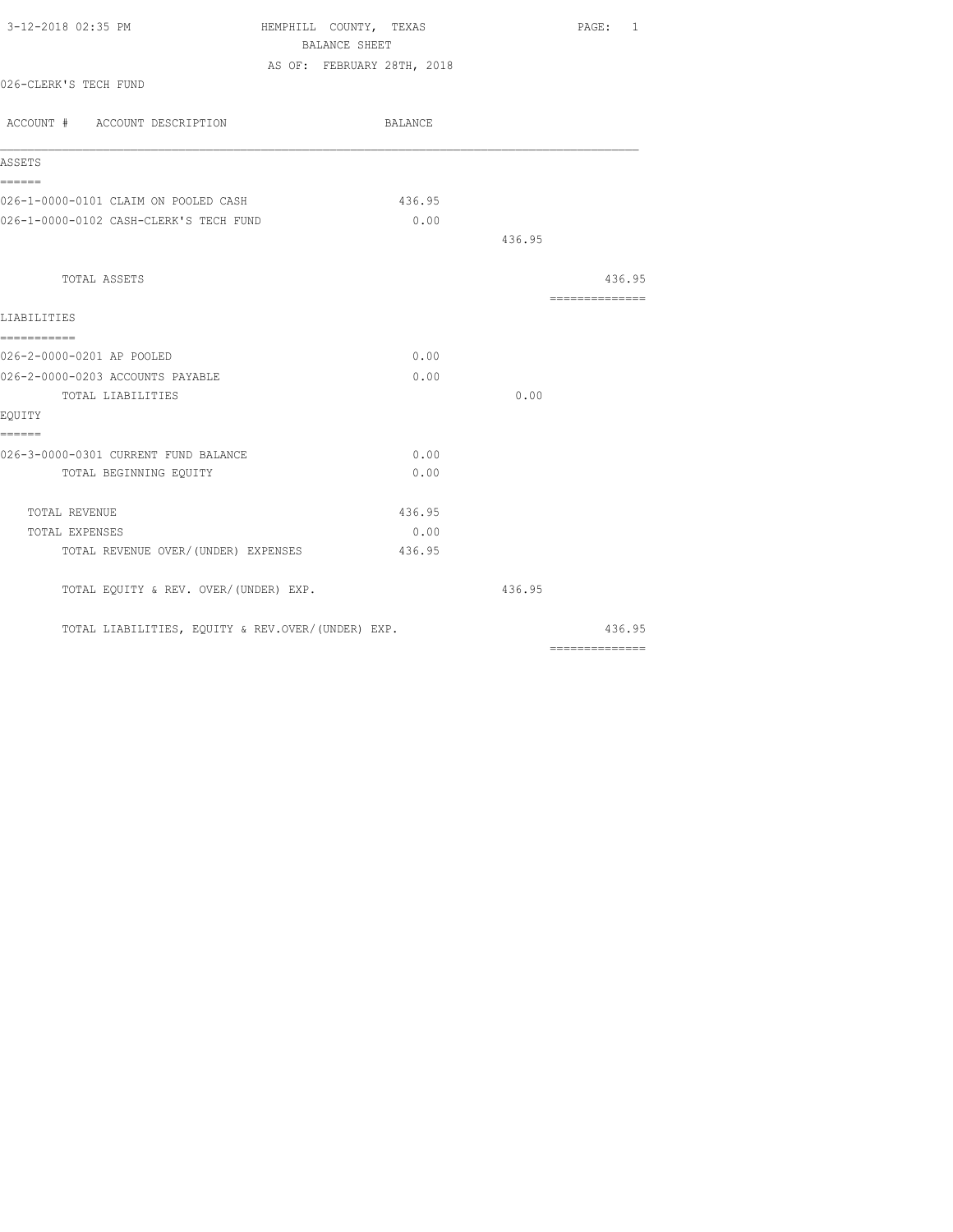| 3-12-2018 02:35 PM                                | HEMPHILL COUNTY, TEXAS     | PAGE: 1  |
|---------------------------------------------------|----------------------------|----------|
|                                                   | BALANCE SHEET              |          |
|                                                   | AS OF: FEBRUARY 28TH, 2018 |          |
| 029-PRETRIAL INTERVENTION FUN                     |                            |          |
| ACCOUNT # ACCOUNT DESCRIPTION                     | BALANCE                    |          |
| ASSETS                                            |                            |          |
| ------                                            |                            |          |
| 029-1-0000-0101 CLAIM ON POOLED CASH              | 1,500.00                   |          |
| 029-1-0000-0102 CASH -PRETRIAL INTERVENTION       | 0.00                       |          |
| 029-1-0000-0191 ESTIMATED REVENUES                | 0.00                       |          |
| 029-1-0000-0192 LESS: REVENUES RECEIVED           | 0.00                       |          |
|                                                   |                            | 1,500.00 |
| TOTAL ASSETS                                      |                            | 1,500.00 |
| LIABILITIES                                       |                            |          |
| -----------                                       |                            |          |
| 029-2-0000-0201 AP POOLED                         | 0.00                       |          |
| 029-2-0000-0203 ACCOUNTS PAYABLE                  | 0.00                       |          |
| 029-2-0000-0281 APPROPRIATIONS                    | 0.00                       |          |
| 029-2-0000-0282 LESS: EXPENDITURES                | 0.00                       |          |
| 029-2-0000-0283 LESS: ENCUMBRANCES                | 0.00                       |          |
| 029-2-0000-0290 PRIOR YR A/PAYABLE                | 0.00                       |          |
| TOTAL LIABILITIES                                 |                            | 0.00     |
| EOUITY                                            |                            |          |
| ------<br>029-3-0000-0301 CURRENT FUND BALANCE    | 500.00                     |          |
| 029-3-0000-0302 BUDGETED FUND BALANCE             | 0.00                       |          |
| TOTAL BEGINNING EOUITY                            | 500.00                     |          |
| TOTAL REVENUE                                     | 1,000.00                   |          |
| TOTAL EXPENSES                                    | 0.00                       |          |
| TOTAL REVENUE OVER/(UNDER) EXPENSES               | 1,000.00                   |          |
| TOTAL EQUITY & REV. OVER/(UNDER) EXP.             |                            | 1,500.00 |
| TOTAL LIABILITIES, EQUITY & REV.OVER/(UNDER) EXP. |                            | 1,500.00 |
|                                                   |                            |          |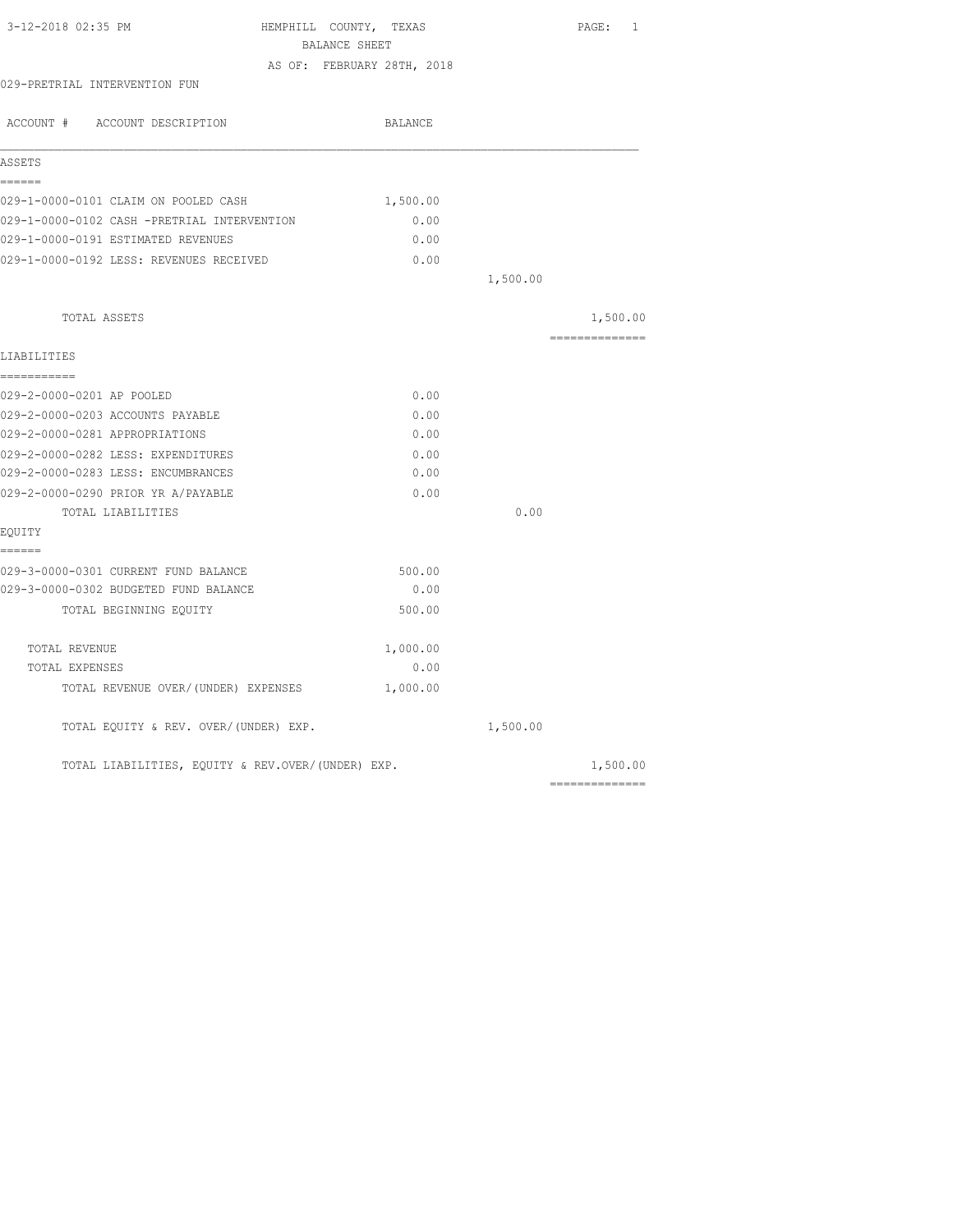| 3-12-2018 02:35 PM<br>HEMPHILL COUNTY, TEXAS<br>BALANCE SHEET |                            |           | PAGE: 1                      |
|---------------------------------------------------------------|----------------------------|-----------|------------------------------|
|                                                               | AS OF: FEBRUARY 28TH, 2018 |           |                              |
| 032-CHK COLLECTION/CO ATTY                                    |                            |           |                              |
| ACCOUNT # ACCOUNT DESCRIPTION                                 | BALANCE                    |           |                              |
| ASSETS<br>------                                              |                            |           |                              |
| 032-1-0000-0101 CLAIM ON POOLED CASH                          | 17,870.88                  |           |                              |
| 032-1-0000-0102 CASH - CHECK COLLECTION/CO ATT                | 0.00                       |           |                              |
| 032-1-0000-0103 PETTY CASH                                    | 0.00                       |           |                              |
| 032-1-0000-0105 PETTY CASH-CO ATTY                            | 100.00                     |           |                              |
| 032-1-0000-0191 ESTIMATED REVENUES                            | 0.00                       |           |                              |
| 032-1-0000-0192 LESS: REVENUES RECEIVED                       | 0.00                       |           |                              |
|                                                               |                            | 17,970.88 |                              |
| TOTAL ASSETS                                                  |                            |           | 17,970.88                    |
| LIABILITIES                                                   |                            |           | ===============              |
| ===========<br>032-2-0000-0201 AP POOLED                      | 0.00                       |           |                              |
| 032-2-0000-0203 ACCOUNTS PAYABLE                              | 0.00                       |           |                              |
| 032-2-0000-0281 APPROPRIATIONS                                | 0.00                       |           |                              |
| 032-2-0000-0282 LESS: EXPENDITURES                            | 0.00                       |           |                              |
| 032-2-0000-0283 LESS: ENCUMBRANCES                            | 0.00                       |           |                              |
| 032-2-0000-0290 PRIOR YR A/PAYABLE                            | 0.00                       |           |                              |
| TOTAL LIABILITIES                                             |                            | 0.00      |                              |
| EQUITY<br>------                                              |                            |           |                              |
| 032-3-0000-0301 CURRENT FUND BALANCE                          | 17,805.88                  |           |                              |
| 032-3-0000-0302 BUDGETED FUND BALANCE                         | 0.00                       |           |                              |
| TOTAL BEGINNING EQUITY                                        | 17,805.88                  |           |                              |
| TOTAL REVENUE                                                 | 165.00                     |           |                              |
| TOTAL EXPENSES                                                | 0.00                       |           |                              |
| TOTAL REVENUE OVER/(UNDER) EXPENSES                           | 165.00                     |           |                              |
| TOTAL EQUITY & REV. OVER/(UNDER) EXP.                         |                            | 17,970.88 |                              |
| TOTAL LIABILITIES, EQUITY & REV.OVER/(UNDER) EXP.             |                            |           | 17,970.88<br>--------------- |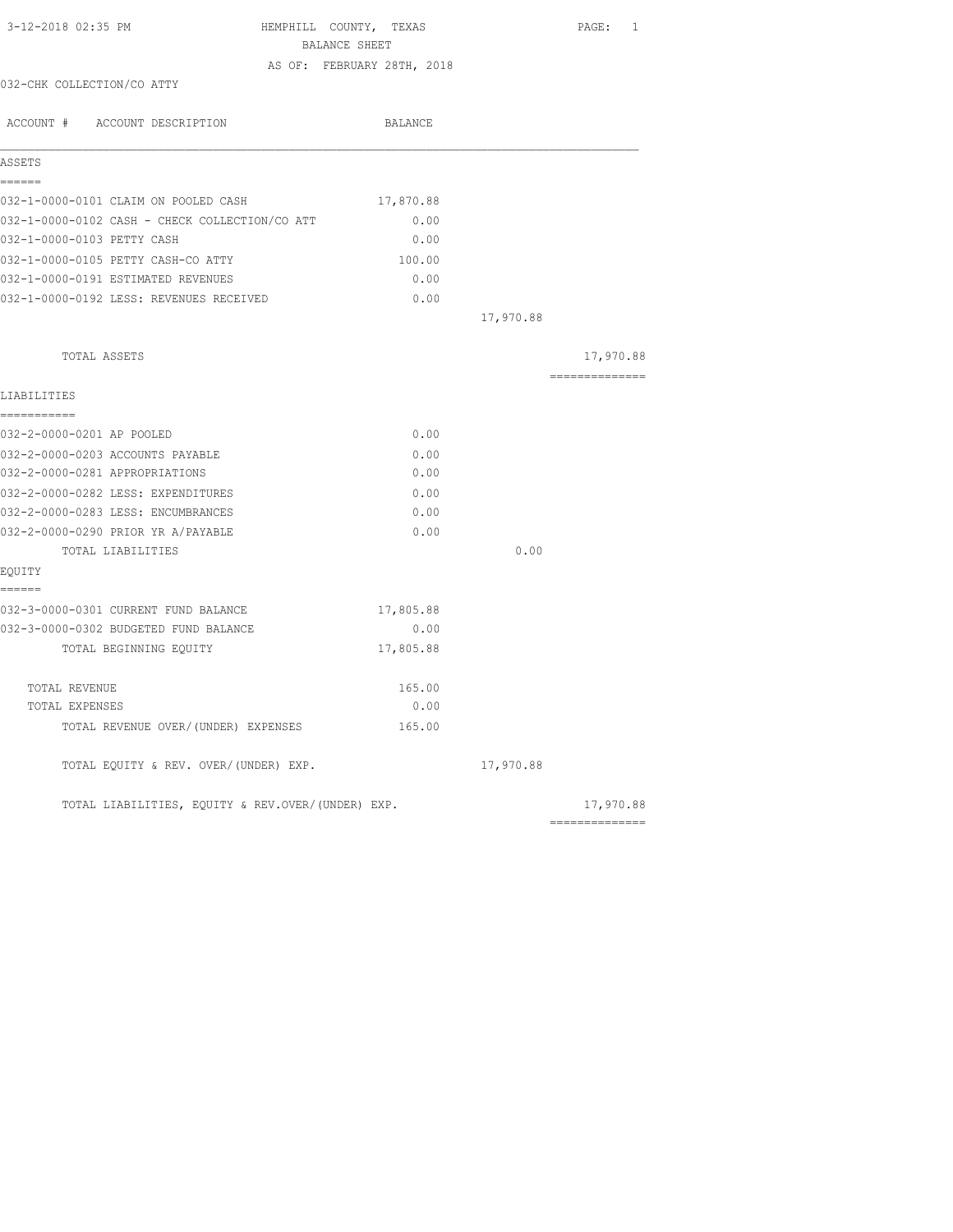| 3-12-2018 02:36 PM                                | HEMPHILL COUNTY, TEXAS<br>BALANCE SHEET | PAGE: 1        |
|---------------------------------------------------|-----------------------------------------|----------------|
|                                                   | AS OF: FEBRUARY 28TH, 2018              |                |
| 036-ANNUAL LEOSE/LAW                              |                                         |                |
| ACCOUNT # ACCOUNT DESCRIPTION                     | BALANCE                                 |                |
| ASSETS                                            |                                         |                |
| ------                                            |                                         |                |
| 036-1-0000-0101 CLAIM ON POOLED CASH              | 10,573.92                               |                |
| 036-1-0000-0102 CASH - ANNUAL LEOSE/LAW           | 0.00                                    |                |
| 036-1-0000-0191 ESTIMATED REVENUES                | 0.00                                    |                |
| 036-1-0000-0192 LESS: REVENUES RECEIVED           | 0.00                                    |                |
|                                                   | 10,573.92                               |                |
| TOTAL ASSETS                                      |                                         | 10,573.92      |
|                                                   |                                         | ============== |
| LIABILITIES                                       |                                         |                |
| ===========                                       |                                         |                |
| 036-2-0000-0201 AP POOLED                         | 0.00                                    |                |
| 036-2-0000-0203 ACOUNTS PAYABLE                   | 0.00                                    |                |
| 036-2-0000-0222 PAYROLL W/H PAYABLE               | 0.00                                    |                |
| 036-2-0000-0223 PAYROLL FICA PAYABLE              | 0.00                                    |                |
| 036-2-0000-0224 PAYROLL RETIREMENT PAYABLE        | 0.00                                    |                |
| 036-2-0000-0225 PAYROLL INSURANCE PAYABLE         | 0.00                                    |                |
| 036-2-0000-0281 APPROPRIATIONS                    | 0.00                                    |                |
| 036-2-0000-0282 LESS: EXPENDITURES                | 0.00                                    |                |
| 036-2-0000-0283 LESS: ENCUMBRANCES                | 0.00                                    |                |
| 036-2-0000-0290 PRIOR YR A/PAYABLE                | 0.00                                    |                |
| TOTAL LIABILITIES                                 |                                         | 0.00           |
| EQUITY<br>======                                  |                                         |                |
| 036-3-0000-0301 CURRENT FUND BALANCE              | 9,080.70                                |                |
| 036-3-0000-0302 BUDGETED FUND BALANCE             | 0.00                                    |                |
| TOTAL BEGINNING EQUITY                            | 9,080.70                                |                |
|                                                   |                                         |                |
| TOTAL REVENUE                                     | 1,493.22                                |                |
| TOTAL EXPENSES                                    | 0.00                                    |                |
| TOTAL REVENUE OVER/(UNDER) EXPENSES               | 1,493.22                                |                |
| TOTAL EQUITY & REV. OVER/(UNDER) EXP.             | 10,573.92                               |                |
| TOTAL LIABILITIES, EQUITY & REV.OVER/(UNDER) EXP. |                                         | 10,573.92      |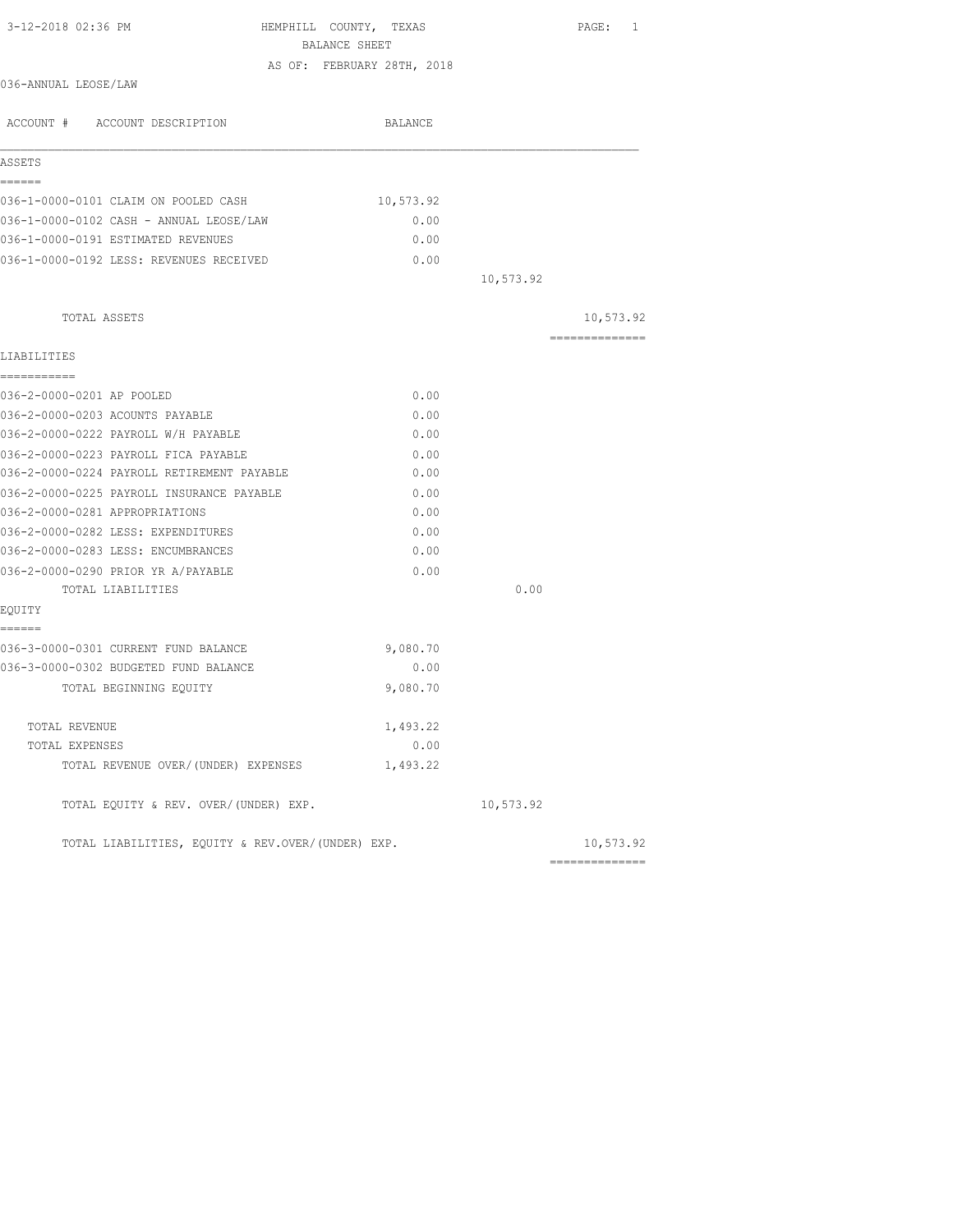| 3-12-2018 02:36 PM                                                 | HEMPHILL COUNTY, TEXAS     |           | PAGE: 1        |
|--------------------------------------------------------------------|----------------------------|-----------|----------------|
|                                                                    | BALANCE SHEET              |           |                |
| 046-SCAAP                                                          | AS OF: FEBRUARY 28TH, 2018 |           |                |
| ACCOUNT # ACCOUNT DESCRIPTION                                      | BALANCE                    |           |                |
| ASSETS                                                             |                            |           |                |
| ======<br>046-1-0000-0101 CLAIM ON POOLED CASH                     | 65,265.58                  |           |                |
|                                                                    |                            |           |                |
| 046-1-0000-0102 CASH - SCAAP<br>046-1-0000-0191 ESTIMATED REVENUES | 0.00<br>0.00               |           |                |
| 046-1-0000-0192 LESS: REVENUES RECEIVED                            | 0.00                       |           |                |
|                                                                    |                            | 65,265.58 |                |
|                                                                    |                            |           |                |
| TOTAL ASSETS                                                       |                            |           | 65,265.58      |
|                                                                    |                            |           | -------------- |
| LIABILITIES                                                        |                            |           |                |
| ===========                                                        |                            |           |                |
| 046-2-0000-0201 AP POOLED                                          | 0.00                       |           |                |
| 046-2-0000-0203 ACOUNTS PAYABLE                                    | 0.00                       |           |                |
| 046-2-0000-0222 PAYROLL W/H PAYABLE                                | 0.00                       |           |                |
| 046-2-0000-0223 PAYROLL FICA PAYABLE                               | 0.00                       |           |                |
| 046-2-0000-0224 PAYROLL RETIREMENT PAYABLE                         | 0.00                       |           |                |
| 046-2-0000-0225 PAYROLL INSURANCE PAYABLE                          | 0.00                       |           |                |
| 046-2-0000-0281 APPROPRIATIONS                                     | 0.00                       |           |                |
| 046-2-0000-0282 LESS: EXPENDITURES                                 | 0.00                       |           |                |
| 046-2-0000-0283 LESS: ENCUMBRANCES                                 | 0.00                       |           |                |
| TOTAL LIABILITIES                                                  |                            | 0.00      |                |
| EQUITY                                                             |                            |           |                |
| ======<br>046-3-0000-0301 CURRENT FUND BALANCE                     | 65,265.58                  |           |                |
| 046-3-0000-0302 BUDGETED FUND BALANCE                              | 0.00                       |           |                |
| TOTAL BEGINNING EQUITY                                             | 65,265.58                  |           |                |
|                                                                    |                            |           |                |
| TOTAL REVENUE                                                      | 0.00                       |           |                |
| TOTAL EXPENSES                                                     | 0.00                       |           |                |
| TOTAL REVENUE OVER/(UNDER) EXPENSES                                | 0.00                       |           |                |
| TOTAL EQUITY & REV. OVER/(UNDER) EXP.                              |                            | 65,265.58 |                |
| TOTAL LIABILITIES, EQUITY & REV.OVER/(UNDER) EXP.                  |                            |           | 65,265.58      |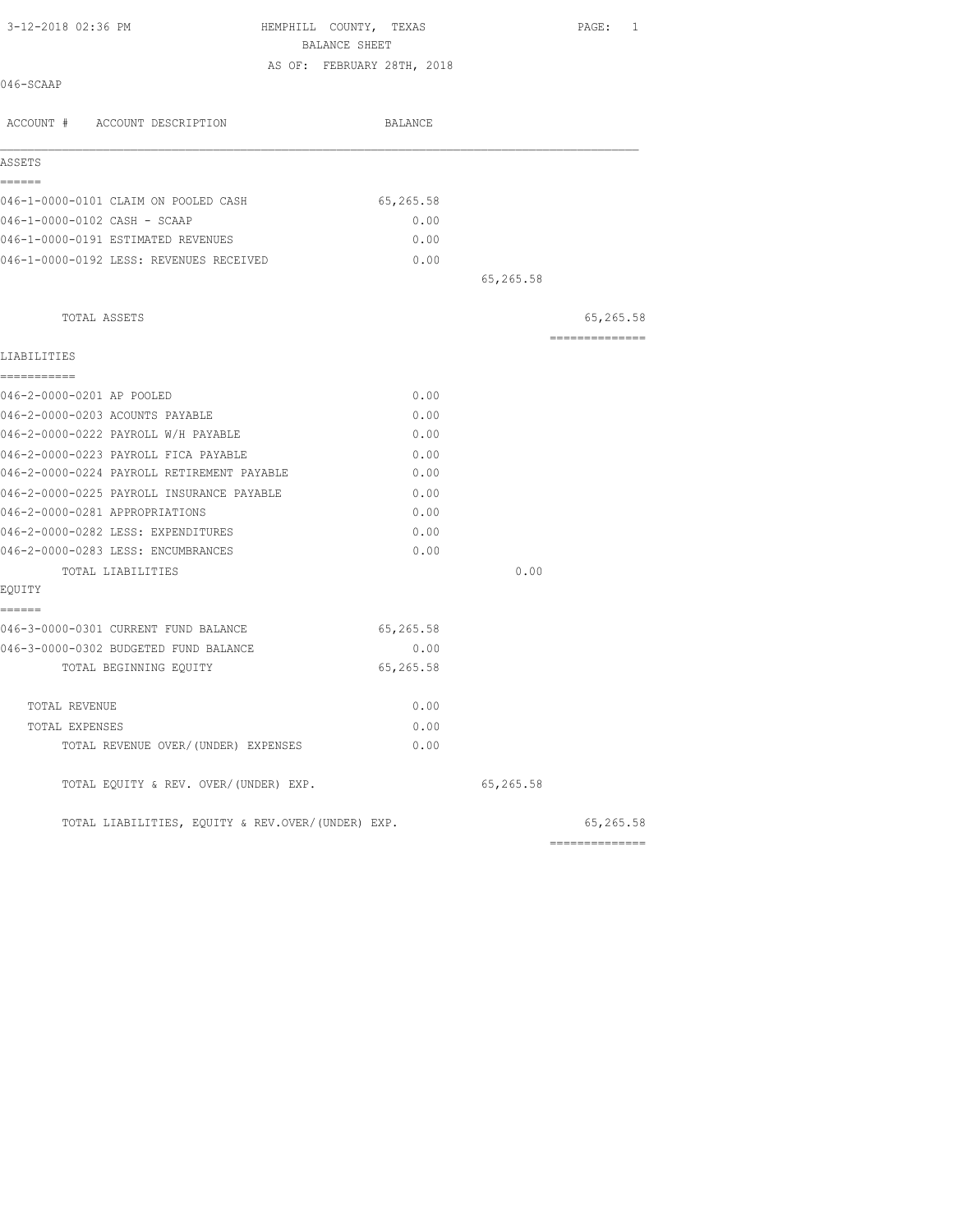| 3-12-2018 02:36 PM                                | HEMPHILL COUNTY, TEXAS     |           | PAGE: 1         |
|---------------------------------------------------|----------------------------|-----------|-----------------|
|                                                   | <b>BALANCE SHEET</b>       |           |                 |
|                                                   | AS OF: FEBRUARY 28TH, 2018 |           |                 |
| 047-SHERIFF COMMISSARY                            |                            |           |                 |
| ACCOUNT # ACCOUNT DESCRIPTION                     | BALANCE                    |           |                 |
| ASSETS                                            |                            |           |                 |
| ======<br>047-1-0000-0101 SHERIFF COMMISSARY      | 12,971.52                  |           |                 |
| 047-1-0000-0102 CASH-SHERIFF COMMISSARY           | 0.00                       |           |                 |
|                                                   |                            | 12,971.52 |                 |
| TOTAL ASSETS                                      |                            |           | 12,971.52       |
| EQUITY                                            |                            |           | --------------- |
| ======<br>047-3-0000-0301 SHERIFF COMMISSARY      | 12,971.52                  |           |                 |
| TOTAL BEGINNING EQUITY                            | 12,971.52                  |           |                 |
| TOTAL REVENUE                                     | 0.00                       |           |                 |
| TOTAL EXPENSES                                    | 0.00                       |           |                 |
| TOTAL REVENUE OVER/ (UNDER) EXPENSES              | 0.00                       |           |                 |
| TOTAL EQUITY & REV. OVER/(UNDER) EXP.             |                            | 12,971.52 |                 |
| TOTAL LIABILITIES, EQUITY & REV.OVER/(UNDER) EXP. |                            |           | 12,971.52       |
|                                                   |                            |           | ==============  |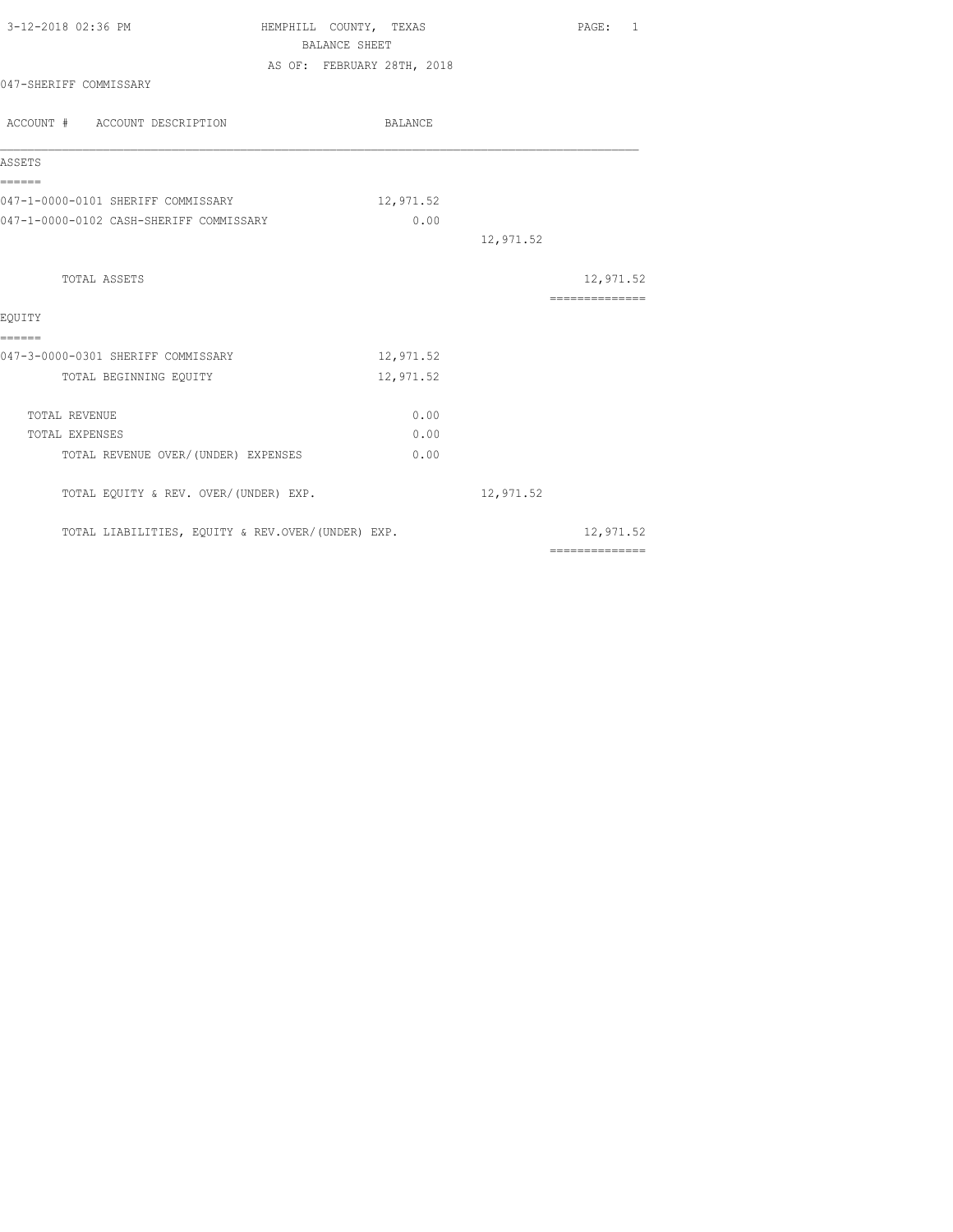| 3-12-2018 02:36 PM                                | HEMPHILL COUNTY, TEXAS     | PAGE: 1         |
|---------------------------------------------------|----------------------------|-----------------|
|                                                   | <b>BALANCE SHEET</b>       |                 |
|                                                   | AS OF: FEBRUARY 28TH, 2018 |                 |
| 048-SHERIFF SEIZURE                               |                            |                 |
| ACCOUNT # ACCOUNT DESCRIPTION                     | BALANCE                    |                 |
| ASSETS                                            |                            |                 |
| ======<br>048-1-0000-0102 CASH                    | 3,810.33                   |                 |
|                                                   | 3,810.33                   |                 |
| TOTAL ASSETS                                      |                            | 3,810.33        |
|                                                   |                            | --------------- |
| EQUITY<br>======                                  |                            |                 |
| 048-3-0000-0301 FUND BALANCE                      | 3,810.33                   |                 |
| TOTAL BEGINNING EQUITY                            | 3,810.33                   |                 |
| TOTAL REVENUE                                     | 0.00                       |                 |
| TOTAL EXPENSES                                    | 0.00                       |                 |
| TOTAL REVENUE OVER/ (UNDER) EXPENSES              | 0.00                       |                 |
| TOTAL EQUITY & REV. OVER/(UNDER) EXP.             | 3,810.33                   |                 |
| TOTAL LIABILITIES, EQUITY & REV.OVER/(UNDER) EXP. |                            | 3,810.33        |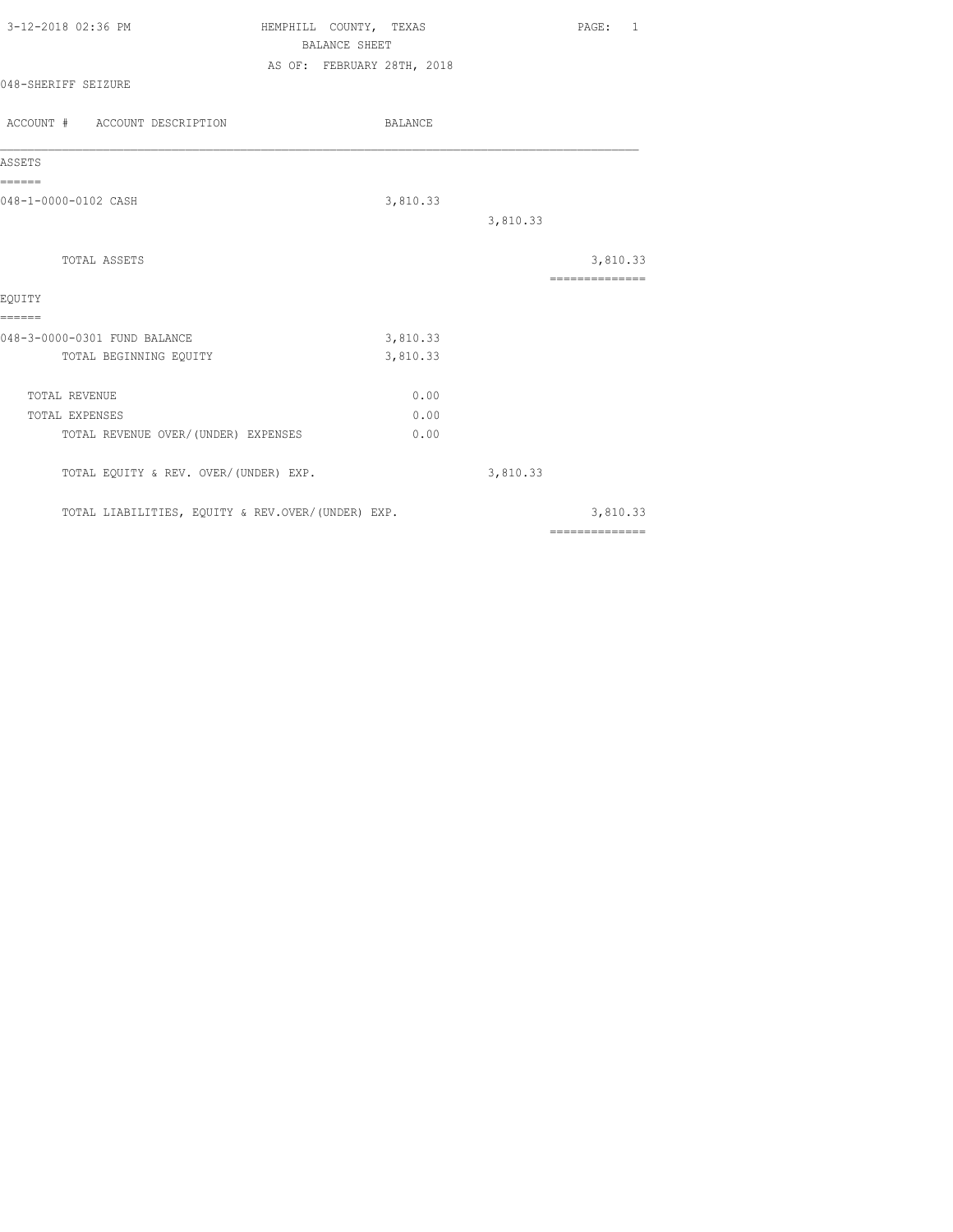| 3-12-2018 02:36 PM | HEMPHILL COUNTY, TEXAS     | PAGE: 1 |  |  |  |
|--------------------|----------------------------|---------|--|--|--|
| BALANCE SHEET      |                            |         |  |  |  |
|                    | AS OF: FEBRUARY 28TH, 2018 |         |  |  |  |

055-BROWN REWARD

ACCOUNT # ACCOUNT DESCRIPTION BALANCE  $\mathcal{L}_\mathcal{L} = \mathcal{L}_\mathcal{L}$ ASSETS ====== 055-1-0000-0102 CASH-BROWN REWARD 0.00 0.00 TOTAL ASSETS 0.00 ============== LIABILITIES =========== 055-2-0000-0203 ACCOUNTS PAYABLE 0.00 TOTAL LIABILITIES 0.00 EQUITY ====== 055-3-0000-0301 CURRENT FUND BALANCE 0.00 TOTAL BEGINNING EQUITY 0.00 TOTAL REVENUE 0.00 TOTAL EXPENSES 0.00 TOTAL REVENUE OVER/(UNDER) EXPENSES 0.00 TOTAL EQUITY & REV. OVER/(UNDER) EXP. 0.00 TOTAL LIABILITIES, EQUITY & REV.OVER/(UNDER) EXP. 0.00 ==============